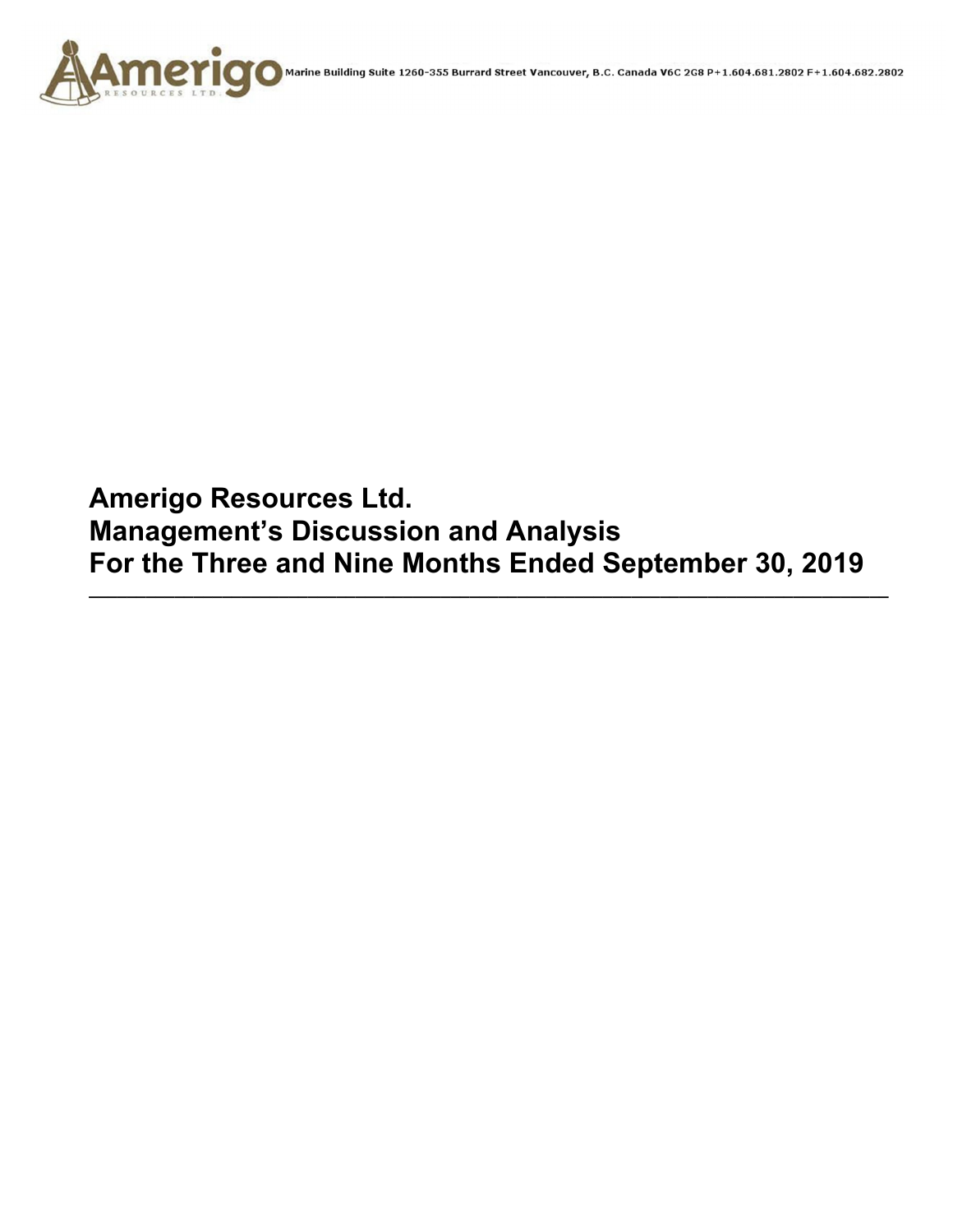# *T A B L E of C O N T E NT S*

This Management's Discussion & Analysis ("MD&A") has the following sections:

- 1. **About Amerigo**  An executive summary of Amerigo's business and long-term contractual relationship with Corporación Nacional del Cobre de Chile ("Codelco")'s El Teniente Division ("DET")…(PAGE 3)
- 2. **Purpose of MD&A and Identification of Non-GAAP Measures**  Information on accounting principles and other background factors to facilitate the understanding of this MD&A and related consolidated financial statements... (PAGE 3)
- 3. **Quarterly Headlines** A summary of key operating and financial metrics during the three months ended September 30, 2019 ("Q3-2019) and as at September 30, 2019…(PAGE 4)
- 4. Five-Quarter Financial Results and Summary Cash Flow Information A summary of financial results and uses and sources of cash presented on a quarterly basis for the most recent five reporting quarters...(PAGE 7)
- 5. **Operating Results** An analysis of production results for Q3-2019 compared to the three months ended September 30, 2018 ("Q3-2018")…(PAGE 8)
- 6. **Financial Results**  An analysis of financial performance during Q3-2019 compared to Q3-2018 and during the nine months ended September 30, 2019 ('YTD-2019") compared to the nine months ended September 30, 2018 ("YTD-2018")…PAGE 9)
- 7. **Comparative Periods** A summary of financial data for the most recent eight reporting quarters…(PAGE 14)
- 8. **Liquidity, Financial Position and Borrowings** A review of cash flow components, summary of borrowings and analysis of liquidity and financial position as at September 30, 2019…(PAGE 15)
- 9. **Agreement with Codelco's DET** A summary of contractual arrangements with Codelco's DET… (PAGE 17)
- 10. **Other MD&A Requirements** –Transactions with related parties, critical accounting estimates & judgements, internal controls over financial reporting, commitments and cautionary statement on forward looking information…(PAGE 19)

**THIS DOCUMENT CONTAINS FORWARD-LOOKING INFORMATION AND STATEMENTS. REFER TO THE CAUTIONARY LANGUAGE UNDER THE HEADING "CAUTIONARY STATEMENT ON FORWARD-LOOKING INFORMATION" BELOW.**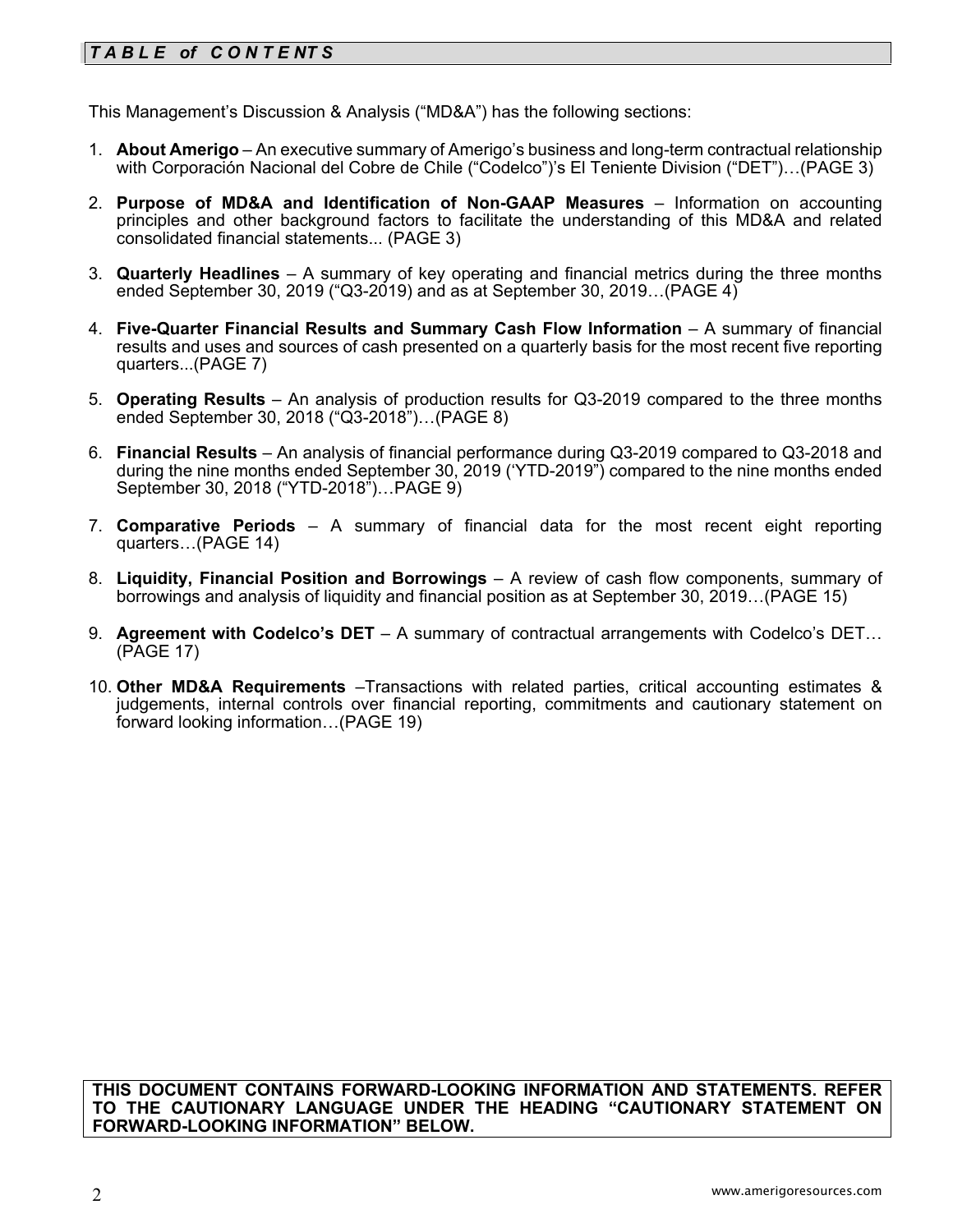## **AMOUNTS REPORTED IN U.S. DOLLARS, EXCEPT WHERE INDICATED OTHERWISE.**

#### **ABOUT AMERIGO**

Amerigo Resources Ltd. ("Amerigo"") owns a 100% interest in Minera Valle Central S.A. ("MVC"), a producer of copper and molybdenum concentrates. MVC, located in Chile, has a long-term contract with Codelco's DET to process fresh and historic tailings from El Teniente. El Teniente, in production since 1905, is the world's largest underground copper mine.

MVC currently operates under a tolling agreement with DET and title to the copper concentrates produced by MVC remains with DET. MVC earns copper tolling revenue, calculated as the gross value of copper produced at applicable market prices net of notional items, which include treatment and refining charges, DET copper royalties and transportation costs. Refer to Agreements with Codelco's DET (page 17).

MVC also has a molybdenum sales agreement with Chile's Molibdenos y Metales S.A. ("Molymet") that expires on December 31, 2019.

In August 2019, MVC began processing high-grade slag material from DET's smelter stockpile at its plant for an estimated initial period of seven months.

MVC has completed a phased expansion to extract and process high grade historic tailings (the "Cauquenes tailings"), Phase One of the expansion was completed in 2015, extending MVC's economic life to at least 2037. Construction of Phase Two of the expansion was substantially completed in 2018, allowing MVC to reach record production of 65.0 million pounds of copper in that year. The Cauquenes expansion was fully completed in June 2019 when MVC finalized the installation of a regrind mill, originally part of the Phase Two expansion.

Amerigo's shares are listed for trading on the Toronto Stock Exchange ("TSX") and traded in the United States on the OTCQX.

#### **PURPOSE OF MD&A and IDENTIFICATION OF NON-GAAP MEASURES**

This MD&A of the results of operations and financial position of Amerigo together with its subsidiaries (collectively, the "Company"), is prepared as of November 1, 2019.

It should be read in conjunction with Amerigo's condensed interim consolidated financial statements and related notes for the three and nine months ended September 30, 2019, and the audited consolidated financial statements and related notes for the year ended December 31, 2018.

Amerigo's interim financial statements are reported in accordance with International Financial Reporting Standards ("IFRS") issued by the International Accounting Standards Board ("IASB") as applicable to interim financial reporting. The financial data in this MD&A is derived from Amerigo's financial statements, except non-GAAP measures which are indicated as such.

Our objective in preparing this MD&A's is to help the reader understand the factors affecting the Company's current and future financial performance.

#### **Non-GAAP measures**

References are made in this MD&A to cash cost and total cost, two non-GAAP financial measures with no standardized meaning under IFRS and which may not be comparable to similar measures presented by other issuers.

Cash cost and total cost are commonly used as performance indicators in the mining industry and are an important performance metric for the Company.

A tabular reconciliation of cash and total costs to tolling and production costs in Q3-2019 and Q3-2018 is available on page 12.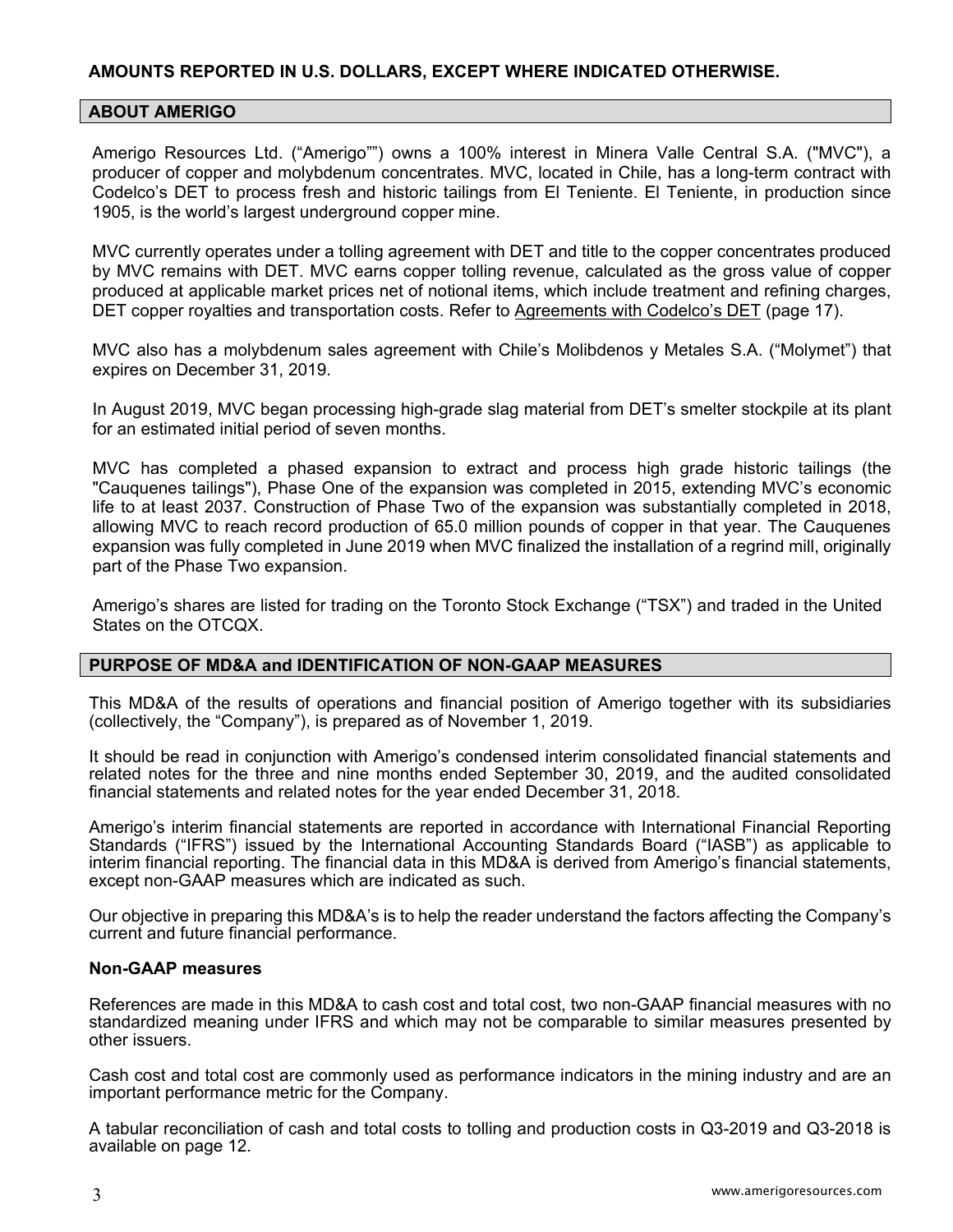## **QUARTERLY HEADLINES**

## **Key performance metrics for the current and comparative quarter**

|                                                    | Q3-2019  | Q3-2018   | Change    |       |
|----------------------------------------------------|----------|-----------|-----------|-------|
|                                                    |          |           | \$        | %     |
| Copper produced (million pounds) $1$               | 19.1     | 17.6      | 1.5       | 9%    |
| Copper delivered (million pounds) <sup>1</sup>     | 19.5     | 17.6      | 1.9       | 11%   |
| Percentage of production from historic tailings    | 57%      | 68%       |           |       |
| Revenue (\$ thousands) $2$                         | 33,900   | 32,370    | 1,530     | 5%    |
| DET notional copper royalties (\$ thousands)       | 8,786    | 9,238     | (452)     | (5%)  |
| Tolling and production costs (\$ thousands)        | 32,891   | 28,425    | 4,466     | 16%   |
| Gross profit (\$ thousands)                        | 1,009    | 3,945     | (2,936)   | (74%) |
| Net (loss) income (\$ thousands)                   | (2,083)  | 1,438     | (3,521)   |       |
| (Loss) earnings per share - basic & diluted        | (0.01)   | 0.01      | (0.02)    |       |
| Net cash from operating activities                 | 1,307    | 8,120     | (6, 813)  | (84%) |
| Cash flow from operating activities before changes |          |           |           |       |
| in working capital (\$ thousands)                  | 3,016    | 6,194     | (3, 178)  | (51%) |
| Cash flow paid for purchase of plant               |          |           |           |       |
| and equipment (\$ thousands)                       | (4, 170) | (11, 148) | 6,978     | (63%) |
| Cash and cash equivalents (\$ thousands)           | 1,617    | 23,330    | (21, 713) | (93%) |
| Borrowings (\$ thousands) $3$                      | 55,135   | 71,361    | (16, 226) | (23%) |
| MVC's copper price $($/lb)^4$                      | 2.62     | 2.74      | (0.12)    | (4% ) |
| MVC's molybdenum price (\$lb) <sup>5</sup>         | 11.77    | 11.77     |           | $0\%$ |

1 Copper production conducted under tolling and slag processing agreements with DET.<br><sup>2</sup> Revenue reported net of notional items (smelting and refining charges, DET notional copper royalties and transportation costs).<br>At September 30, 2019, comprised of short and long-term portions of \$9.4 and \$45.7 million respectively.<br>MVC's copper price is the average notional copper price for the period, before smelting and refining, DET not

royalties, transportation costs and settlement adjustments to prior period sales.<br>5 MVC's molybdenum price is the average realized molybdenum price in the period, before roasting charges and settlement

adjustments to prior period sales

## **Amerigo reported a financial loss of \$2.1 million in Q3-2019**

- Net loss was \$2.1 million (Q3-2018: net income of \$1.4 million), due to lower copper prices and a \$1.6 million loss on modification of debt (a non-cash item, page 6).
- Loss per share was \$0.01 (Q3-2018: earnings per share of \$0.01).
- The Company generated cash flow of \$3.0 million from operations, before changes in non-cash working capital (Q3-2018: \$6.2 million). Net cash from operating activities in Q3-2019 was \$1.3 million (Q3-2018: \$8.1 million).

## **MVC's Q3-2019 production increased to 19.1 million pounds of copper including slag processing**

- Q3-2019 production was 19.1 million pounds of copper (Q3-2018: 17.6 million pounds), as a result of MVC starting to process DET slag material mid-August 2019. Slag processing is currently expected to continue into February 2020.
- Q3-2019 copper production is comprised of 11.1 million pounds from Cauquenes (Q3-2018: 11.9 million pounds), 5.0 million pounds from fresh tailings (Q3-2018: 5.7 million pounds) and 3.0 million pounds from slag processing (Q3-2018: nil).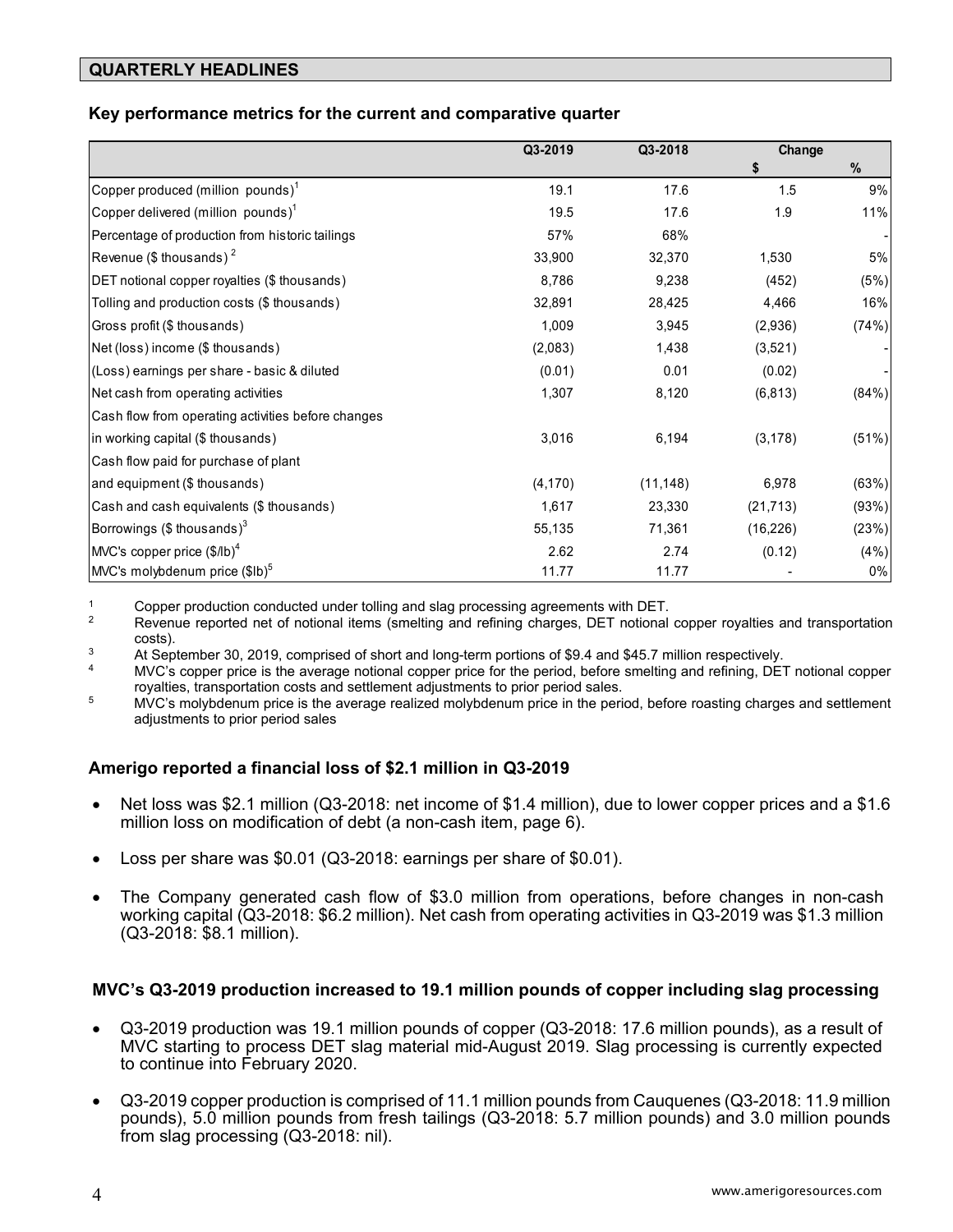- Molybdenum production during the quarter was 0.5 million pounds (Q3-2018: 0.6 million pounds).
- Cash cost (a non-GAAP measure equal to the aggregate of smelting and refining charges, tolling/production costs net of inventory adjustments and administration costs, net of by-product credits, page 12) increased to \$1.56/lb (Q3-2018: \$1.38/lb).
- Total cost (a non-GAAP measure equal to the aggregate of cash cost, DET notional copper royalties and DET molybdenum royalties of \$0.60/lb and depreciation of \$0.27/lb, page 12) increased to \$2.43/lb (Q3-2018: \$2.17/lb), due to higher cash cost and depreciation, mitigated by lower DET notional royalties from lower metal prices.

#### **Production at MVC improved following completion of the new Cauquenes extraction sump**

- MVC completed the construction of a new, deeper Cauquenes extraction sump which became operational on July 6, 2019. The sump has a depth of 48 meters and has enabled MVC to regain access to coarser material with better grades and better recoveries. Further plant optimization is still in progress to improve recoveries.
- MVC expects its 2019 annual production to be 70 75 million pounds of copper and 1.5 million pounds of molybdenum at a cash cost of \$1.60 to \$1.75/lb.
- In 2019, MVC continues to expect to incur \$5.8 million in sustaining Capex, in addition to \$3.1 million in Capex payments arising from the Phase Two expansion.

## **MVC's average copper price in Q3-2019 was \$2.62/lb**

- MVC's copper price was \$2.62 per pound ("/lb") (Q3-2018: \$2.74/lb) and MVC's molybdenum price was \$11.77/lb (Q3-2018: \$11.77/lb).
- Revenue was \$33.9 million (Q3-2018: \$32.4 million), including copper tolling revenue of \$28.1 million (Q3-2018: \$27.2 million), molybdenum revenue of \$4.4 million (Q3-2018: \$5.2 million) and slag processing revenue of \$1.4 million (Q3-2018: \$nil).
- Copper tolling revenue is calculated from MVC's gross value of copper produced of \$43.6 million (Q3- 2018: \$48.9 million) and negative fair value adjustments to settlement receivables of \$0.9 million (Q3- 2018: negative adjustments of \$6.1 million), less notional items including DET royalties of \$8.8 million (Q3-2018: \$9.2 million), smelting and refining of \$5.4 million (Q3-2018: \$5.8 million) and transportation of \$0.5 million (Q3-2018: \$0.6 million).
- MVC's financial performance is very sensitive to changes in copper prices. MVC's Q3-2019 provisional copper price was \$2.62/lb, and final prices will be the average London Metal Exchange ("LME") prices for October, November and December 2019. A 10% increase or decrease from the \$2.62/lb provisional price used at September 30, 2019 would result in a \$4.3 million change in revenue in Q4-2019 in respect of Q3-2019 production.
- Amerigo remains fully leveraged to the price of copper.

## **Debt refinance completed in Q3-2019**

 On September 26, 2019, MVC completed a refinance of its debt facilities which included amending principal payments from the former five remaining semi-annual payments of \$11.3 million each to 7 new semi-annual payments of \$4.7 million each and a final payment of \$23.5 million in September 2023. The new debt structure provides additional flexibility to MVC in the current low copper price environment.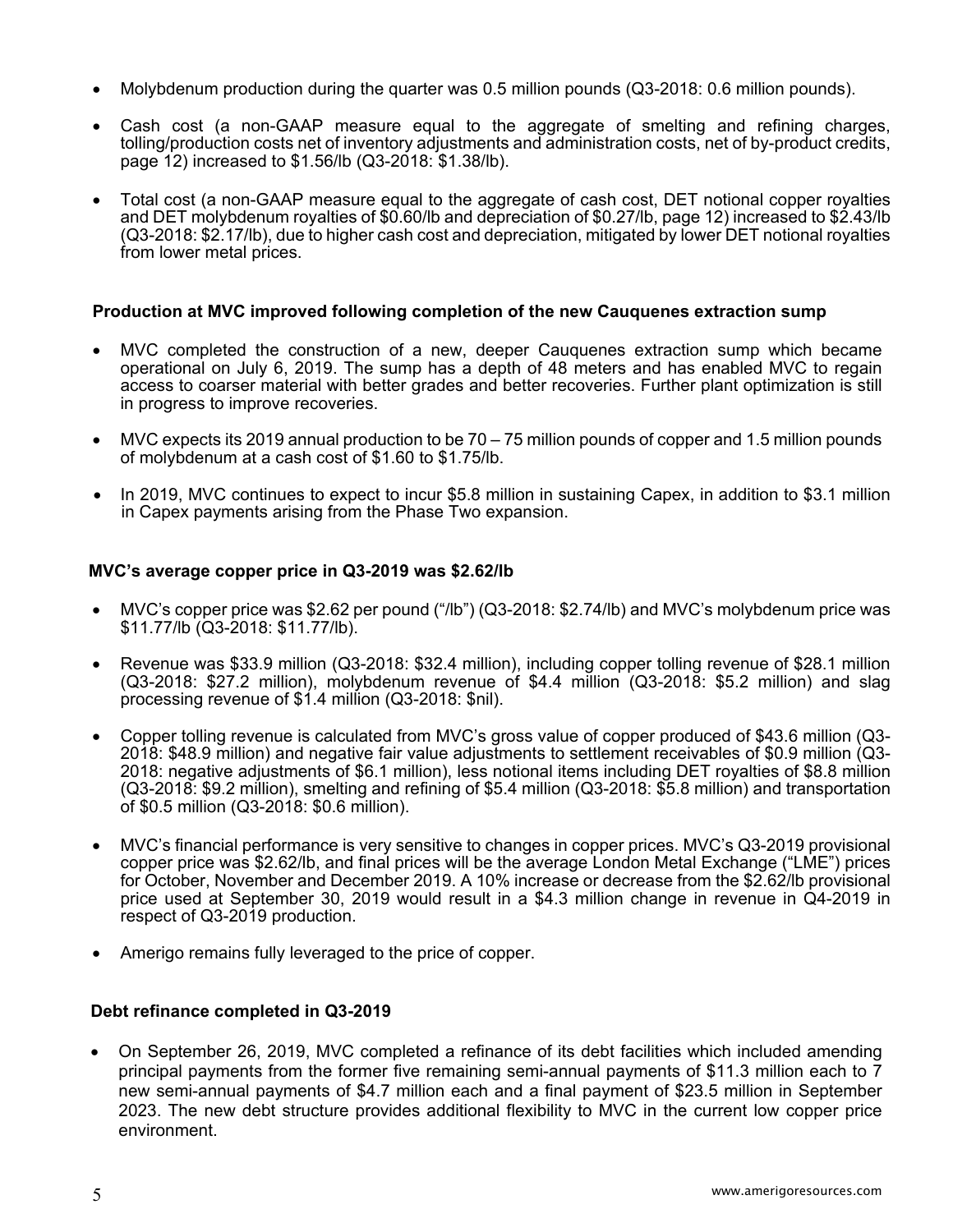- On closing of the refinance, MVC paid \$0.8 million in interest accrued on its debt facilities, an interest rate swap break fee of \$0.3 million and bank commissions of \$1.1 million.
- Also on closing, MVC recognized a loss on modification of debt of \$1.6 million, included as finance expense in the period. The loss on modification of debt is a non-cash item arising from the application of *IFRS 9 - Financial Instruments*, under which the present value of the cash flows of the original and renegotiated debt were compared using the Company's effective interest rate, with a resulting loss and an adjustment to the carrying value of the debt.
- At September 30, 2019 the Company's cash balance was \$1.6 million (December 31, 2018: \$21.3 million) and the Company had a \$20.3 million working capital deficiency (December 31, 2018: \$16.9 million).
- Amerigo does not consider that its working capital deficiency constitutes a significant liquidity risk, as it anticipates generating operating cash flow to meet current liabilities as they come due, assuming copper prices remain at levels above \$2.50/lb.

Refer to Cautionary Statement on Forward Looking Information (page 21).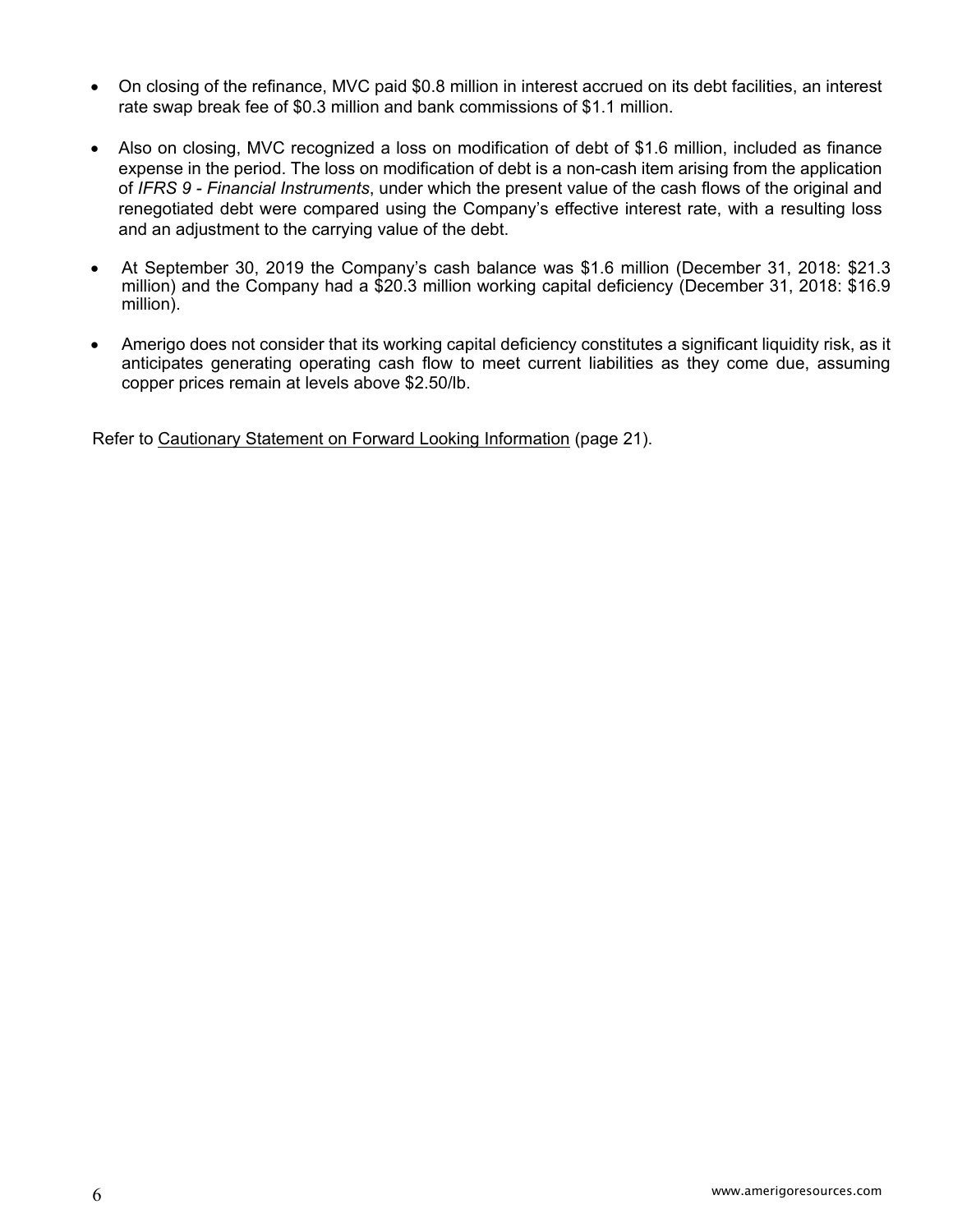# **SUMMARY OF FINANCIAL RESULTS Q3-2019 TO Q3-2018**

|                                                              |                |                | Q1-2019        | Q4-2018        |                |
|--------------------------------------------------------------|----------------|----------------|----------------|----------------|----------------|
|                                                              | Q3-2019<br>\$  | Q2-2019        |                |                | Q3-2018        |
|                                                              |                | \$<br>13.344   | \$             | \$<br>18.531   |                |
| Copper production, million pounds                            | 19.086         |                | 13.005         |                | 17.555         |
| Copper deliveries, million pounds                            | 19.549<br>2.62 | 13.424<br>2.67 | 12.920<br>2.92 | 17.593<br>2.77 | 17,595<br>2.74 |
| MVC's copper price (\$/lb)                                   |                |                |                |                |                |
| Financial results (\$ thousands)                             |                |                |                |                |                |
| Revenue                                                      |                |                |                |                |                |
| Gross value of copper produced                               | 43,618         | 37,278         | 36,413         | 49,168         | 48,891         |
| Adjustments to fair value of settlement receivables          | (875)          | (3, 182)       | 2,147          | 408            | (6,083)        |
|                                                              | 42,743         | 34,096         | 38,560         | 49,576         | 42,808         |
| Notional items deducted from gross value of copper produced: |                |                |                |                |                |
| DET royalties - copper                                       | (8,786)        | (8,322)        | (8, 136)       | (10, 412)      | (9,238)        |
| Smelting and refining                                        | (5, 391)       | (4,830)        | (4, 473)       | (5,920)        | (5,822)        |
| Transportation                                               | (512)          | (447)          | (444)          | (587)          | (580)          |
| Copper tolling revenue                                       | 28,054         | 20,497         | 25,507         | 32,657         | 27,168         |
| Slag revenue                                                 | 1,443          |                |                |                |                |
| Molybdenum and other revenue                                 | 4,403          | 2,195          | 2,229          | 4,925          | 5,202          |
|                                                              | 33,900         | 22,692         | 27,736         | 37,582         | 32,370         |
| Tolling and production costs                                 |                |                |                |                |                |
| Tolling and production costs                                 | (26, 583)      | (22, 772)      | (19, 376)      | (21, 334)      | (22, 528)      |
| Depreciation and amortization                                | (4,372)        | (4,398)        | (4, 364)       | (3,883)        | (3,625)        |
| Administration                                               | (1, 191)       | (1,221)        | (1, 597)       | (1, 432)       | (1, 347)       |
| DET royalties - molybdenum                                   | (745)          | (403)          | (427)          | (854)          | (925)          |
|                                                              | (32, 891)      | (28, 794)      | (25, 764)      | (27, 503)      | (28, 425)      |
| Gross (loss) profit                                          | 1,009          | (6, 102)       | 1,972          | 10,079         | 3,945          |
| Other expenses                                               |                |                |                |                |                |
| Derivative to related parties including                      |                |                |                |                |                |
| changes in fair value                                        | (55)           | 256            | (918)          | 349            | (114)          |
| Salaries, management and professional fees                   | (359)          | (527)          | (352)          | (1,037)        | (440)          |
| Office and general expenses                                  | (191)          | (69)           | (280)          | (145)          | (263)          |
| Share-based payment compensation                             | (276)          | (576)          | (491)          | (95)           | (236)          |
|                                                              | (826)          | (1, 172)       | (1, 123)       | (1, 277)       | (939)          |
| Foreign exchange (loss) gain                                 | 708            | (385)          | 331            | (570)          | 109            |
| Other gains (losses)                                         | 53             | 89             | 5              | (31)           | 8              |
|                                                              | 761            | (296)          | 336            | (601)          | 117            |
|                                                              | (120)          | (1,212)        | (1,705)        | (1,529)        | (936)          |
| Operating (loss) profit                                      | 889            | (7, 314)       | 267            | 8,550          | 3,009          |
| Finance expense                                              | (3,596)        | (1,501)        | (1,797)        | (1,420)        | (989)          |
| (Loss) income before income tax                              | (2,707)        | (8, 815)       | (1,530)        | 7,130          | 2,020          |
| Income tax recovery (expense)                                | 624            | 2,251          | 131            | (2,010)        | (582)          |
| Net (loss) income                                            | (2,083)        | (6, 564)       | (1, 399)       | 5,120          | 1,438          |
| (Loss) earnings per share - basic                            | (0.01)         | (0.04)         | (0.01)         | 0.03           | 0.01           |
| (Loss) earnings per share - diluted                          | (0.01)         | (0.04)         | (0.01)         | 0.03           | 0.01           |
|                                                              |                |                |                |                |                |
| Unit tolling and production costs                            | 1.99           | 2.08           | 1.99           | 1.56           | 1.62           |
| Cash cost $($/lb)$ <sup>1</sup>                              | 1.56           | 1.97           | 2.03           | 1.45           | 1.38           |
| Total cost (\$/lb) $^\text{1}$                               | 2.43           | 2.95           | 3.02           | 2.27           | 2.17           |
| Uses and sources of cash (\$thousands)                       |                |                |                |                |                |
| Operating cash flow before w orking capital changes          | 3,016          | (4, 754)       | 5,170          | 9,228          | 6,194          |
| Operating cash flow after w orking capital changes           | 1,307          | 2,951          | (1, 448)       | 7,811          | 8,120          |
| Cash used in investing activities                            | (4, 170)       | (2,849)        | (3, 596)       | (4, 574)       | (11, 148)      |
| Cash (used in) received from financing activities            | (3,826)        | (8,233)        | 131            | (5, 367)       | 5,690          |
| Ending cash balance                                          | 1,617          | 8,415          | 16,597         | 21,338         | 23,330         |

1 Cash and total costs are non-GAAP measures. Page 12 has the reconciliation of these measures to tolling and production costs.

A discussion on key quarterly variances (revenue and tolling and production costs) can be found on pages 14 and 15.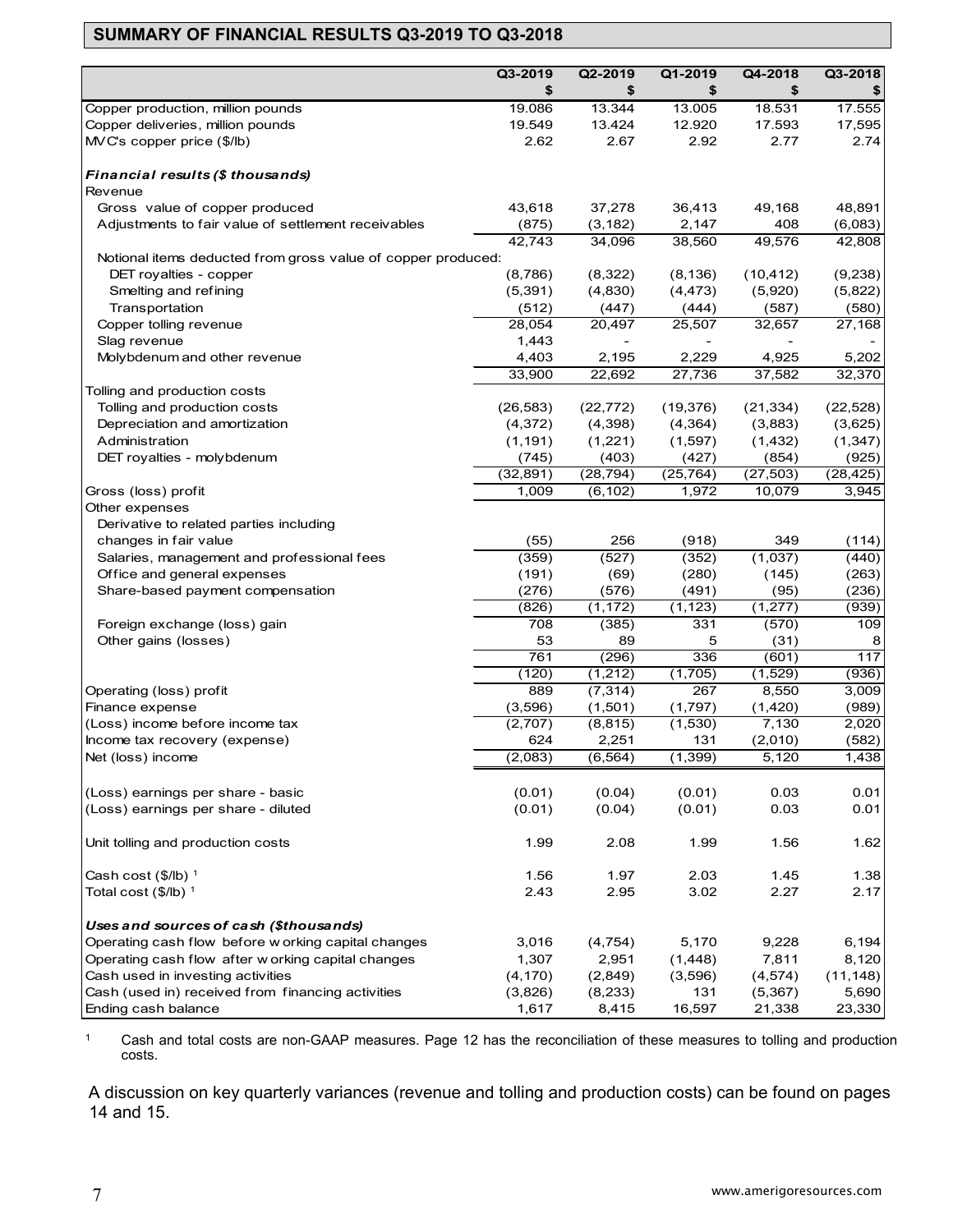#### **OPERATING RESULTS**

Copper production in Q3-2019 was 19.1 million pounds (Q3-2018: 17.6 million pounds), comprising 11.1 million pounds from Cauquenes (Q3-2018: 11.9 million pounds), 5.0 million pounds from fresh tailings (Q3- 2018: 5.7 million pounds) and 3.0 million pounds from slag processing (Q3-2018 nil).

MVC completed the construction of a deeper Cauquenes extraction sump in July 2019 and regained access to coarser material, improving the tonnage, grade and recoveries from Cauquenes. Production from Cauquenes increased to 11.1 million pounds of copper in the quarter. MVC continues to work on plant optimization to further improve recoveries from Cauquenes and reduce operating costs.

Mid-August 2019, MVC started to process high-grade slag material from DET's smelter stockpile which resulted in 3.0 million pounds of copper produced in Q3-2019. MVC is dedicating one of its eight mills to process slag material therefore foregoing some of its copper production from fresh tailings. Processing of slag material is currently estimated to be for an initial period of approximately seven months, which may be extended at the option of both DET and MVC. MVC charges DET a flat processing fee per tonne processed.

Molybdenum production was 0.5 million pounds (Q3-2018: 0.6 million pounds).

|                                     | Q3-2019      | Q3-2018      |
|-------------------------------------|--------------|--------------|
| FRESH TAILINGS FROM EL TENIENTE     |              |              |
| Tonnes processed                    | 10,883,200   | 11, 125, 346 |
| Copper grade (%)                    | 0.110%       | 0.121%       |
| Copper recovery                     | 18.8%        | 19.1%        |
| Copper produced (lbs)               | 4,984,646    | 5,652,091    |
| HISTORIC TAILINGS FROM EL TENIENTE  |              |              |
| Tonnes processed                    | 5,226,443    | 5,651,098    |
| Copper grade (%)                    | 0.270%       | 0.259%       |
| Copper recovery                     | 35.7%        | 36.8%        |
| Copper produced (lbs)               | 11, 103, 289 | 11,903,298   |
| <b>SLAG PROCESSING</b>              |              |              |
| Tonnes processed                    | 33,885       |              |
| Copper grade (%)                    | 5.0%         |              |
| Copper recovery                     | 80.5%        |              |
| Copper produced (lbs)               | 2,998,638    |              |
| <b>COPPER</b>                       |              |              |
| Total copper produced (lbs)         | 19,086,573   | 17,555,389   |
| Total copper delivered to DET (lbs) | 19,549,269   | 17,594,653   |
| <b>MOLYBDENUM</b>                   |              |              |
| Total molybdenum produced (lbs)     | 529,523      | 569,745      |
| Total molybdenum sold (lbs)         | 489,141      | 545,135      |

## **Production**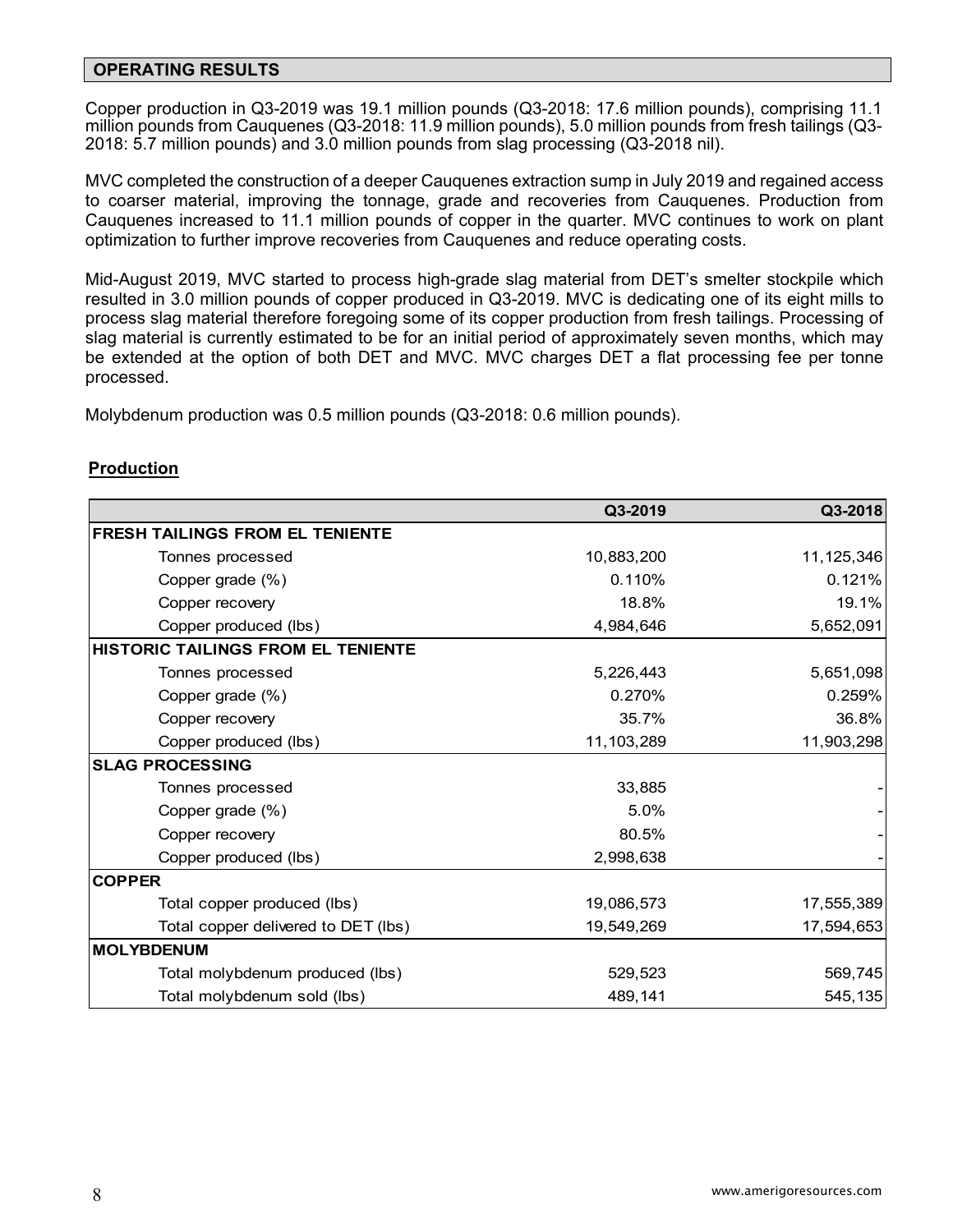## **FINANCIAL RESULTS – Q3-2019**

Net loss was \$2.1 million (\$0.01 basic and diluted loss per share) (Q3-2018: net income of \$1.4 million; \$0.01 basic and diluted earnings per share) because of weaker metal prices.

#### **Revenue**

Revenue in Q3-2019 was \$33.9 million (Q3-2018: \$32.4 million).

| (Expressed in thousands)                                     | Q3-2019  | Q3-2018  |
|--------------------------------------------------------------|----------|----------|
|                                                              | S        | \$       |
| Average LME copper price per pound                           | 2.63     | 2.77     |
| Gross value of copper produced                               | 43,618   | 48,891   |
| Adjustments to fair value of settlement receivables          | (875)    | (6,083)  |
|                                                              | 42,743   | 42,808   |
| Notional items deducted from gross value of copper produced: |          |          |
| DET royalties - copper                                       | (8,786)  | (9, 238) |
| Smelting and refining charges                                | (5, 391) | (5,822)  |
| Transportation                                               | (512)    | (580)    |
| Copper tolling revenue                                       | 28,054   | 27,168   |
| Slag revenue                                                 | 1,443    |          |
| Molybdenum revenue                                           | 4,403    | 5,202    |
| Revenue                                                      | 33,900   | 32,370   |
| MVC's copper price (\$/lb)                                   | 2.62     | 2.74     |
| MVC's molybdenum price (\$/lb)                               | 11.24    | 11.77    |

MVC produces copper concentrates under a tolling agreement with DET. Title to the copper concentrates produced by MVC is retained by DET and MVC earns tolling revenue, calculated as the gross value of copper produced at applicable market prices, plus or minus adjustments to the fair value of settlement receivables, net of notional items (DET copper royalties, treatment and refining charges and transportation costs).

Copper revenue is billed weekly based on the tolling activity of the preceding week, which is measured by the production of copper concentrates. Additional billings are done on a monthly basis based on the tolling activity for the full month, less weekly billings, and to bill for pricing term differences, as disclosed in the following paragraph.

MVC's compensation is determined in accordance with annual industry benchmarks for pricing terms and smelting and refining charges. In 2019, it is based on the average London Metal Exchange ("LME") copper price for the third month following delivery of copper concentrates produced under the tolling agreement  $("M+3")$ . Accordingly, final pricing for copper produced by MVC is determined based on the average LME copper price of the third month following delivery of copper, which for September 2019 deliveries will be the average LME copper price for December 2019. This variable difference gives rise to a derivative, changes in the fair value of which are recognized in revenue as settlement receivables.

The average LME copper price in Q3-2019 was \$2.63/lb (Q3-2018: \$2.77/lb) and MVC's copper price was \$2.62/lb (Q3-2018: \$2.74/lb). Differences between the average LME copper price and MVC's copper price result from the pricing terms that applied in the period.

At September 30, 2019, the provisional copper price used by MVC was \$2.62/lb. Financial performance is very sensitive to changes in copper prices. For example, a 10% increase or decrease from the \$2.62/lb price would result in a \$4.3 million change in copper tolling revenue in Q4-2019.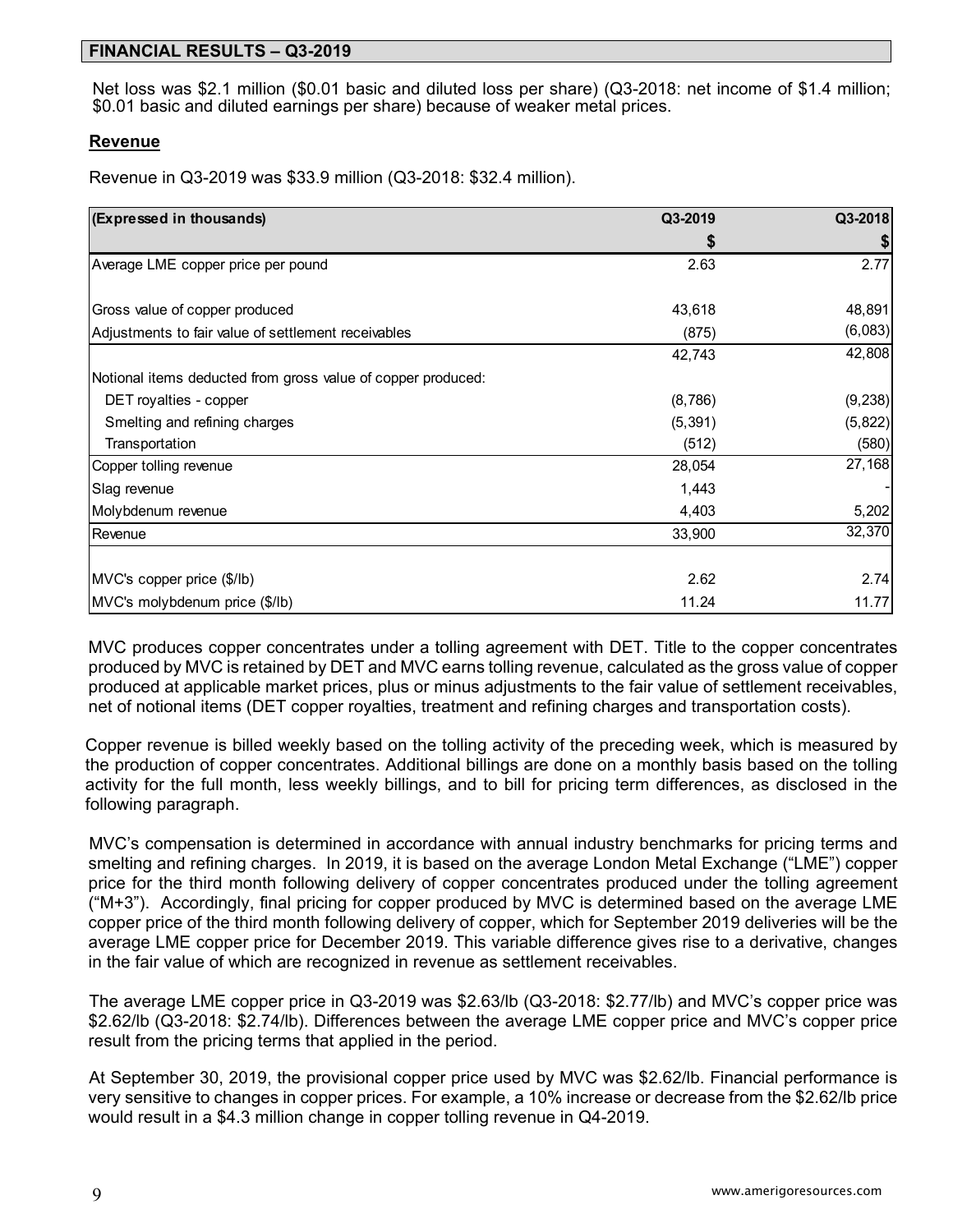DET royalties on copper production are a notional item deducted from MVC's gross value of copper produced. In Q3-2019, DET notional copper royalties were \$8.8 million, (Q3-2018: \$9.2 million) due to lower Cauquenes and fresh tailings production and weaker copper prices.

We disclose the terms for DET notional copper royalties and molybdenum royalties under Agreements with Codelco's DET (page 17).

Molybdenum produced by MVC is predominantly sold under a written sales agreement with Molymet. Revenue is billed monthly based on the amount of concentrates delivered during the preceding month. Molymet can elect different pricing terms on a monthly basis. In Q3-2019, the pricing term elected was M+3 in respect of the average Platt's molybdenum dealer oxide price of the month of sale. This variable difference also gives rise to a derivative, which is valued at fair value through profit or loss.

In Q3-2019, MVC's average molybdenum sales price was \$11.24/lb (Q3-2018: \$11.77/lb). At September 30, 2019, molybdenum sales were provisionally priced at \$11.77/lb. A 10% increase or decrease in this price would result in price-driven revenue settlement adjustments of \$0.6 million.

MVC charges DET a flat processing fee per tonne processed.

#### **Expenses**

| (Expressed in thousands)                  | Q3-2019 | Q3-2018 |
|-------------------------------------------|---------|---------|
|                                           |         |         |
| Direct tolling and production costs       |         |         |
| Power costs                               | 8,418   | 7,652   |
| Grinding media                            | 2,545   | 2,006   |
| Labour costs                              | 2,475   | 2,555   |
| Lime costs                                | 2,090   | 1,924   |
| Other direct tolling / production costs   | 11,055  | 8,391   |
|                                           | 26,583  | 22,528  |
| Depreciation and amortization             | 4,372   | 3,625   |
| Administration                            | 1,191   | 1,347   |
| DET royalties - molybdenum                | 745     | 925     |
| Tolling and production costs              | 32,891  | 28,425  |
| Unit tolling and production costs (\$/lb) | 1.99    | 1.62    |

Power costs increased by \$0.8 million or 9% compared to Q3-2018, mostly as a result of a 5% increase in power consumed at MVC. Costs in Q3-2019 were \$0.0987/kWh (Q3-2018: \$0.0942/kWh).

Lime cost increased by \$0.2 million compared to Q3-2018 due to higher consumption, labor costs decreased by \$0.1 million due to a weaker Chilean peso ("CLP") compared to the U.S. dollar and grinding media costs increased by \$0.5 million from higher consumption and steel prices.

In aggregate, other direct tolling costs increased by \$2.7 million, mostly due to inventory variations of \$1.8 million between both periods, caused by higher costs used to value inventory and stronger Q3-2019 deliveries compared to production.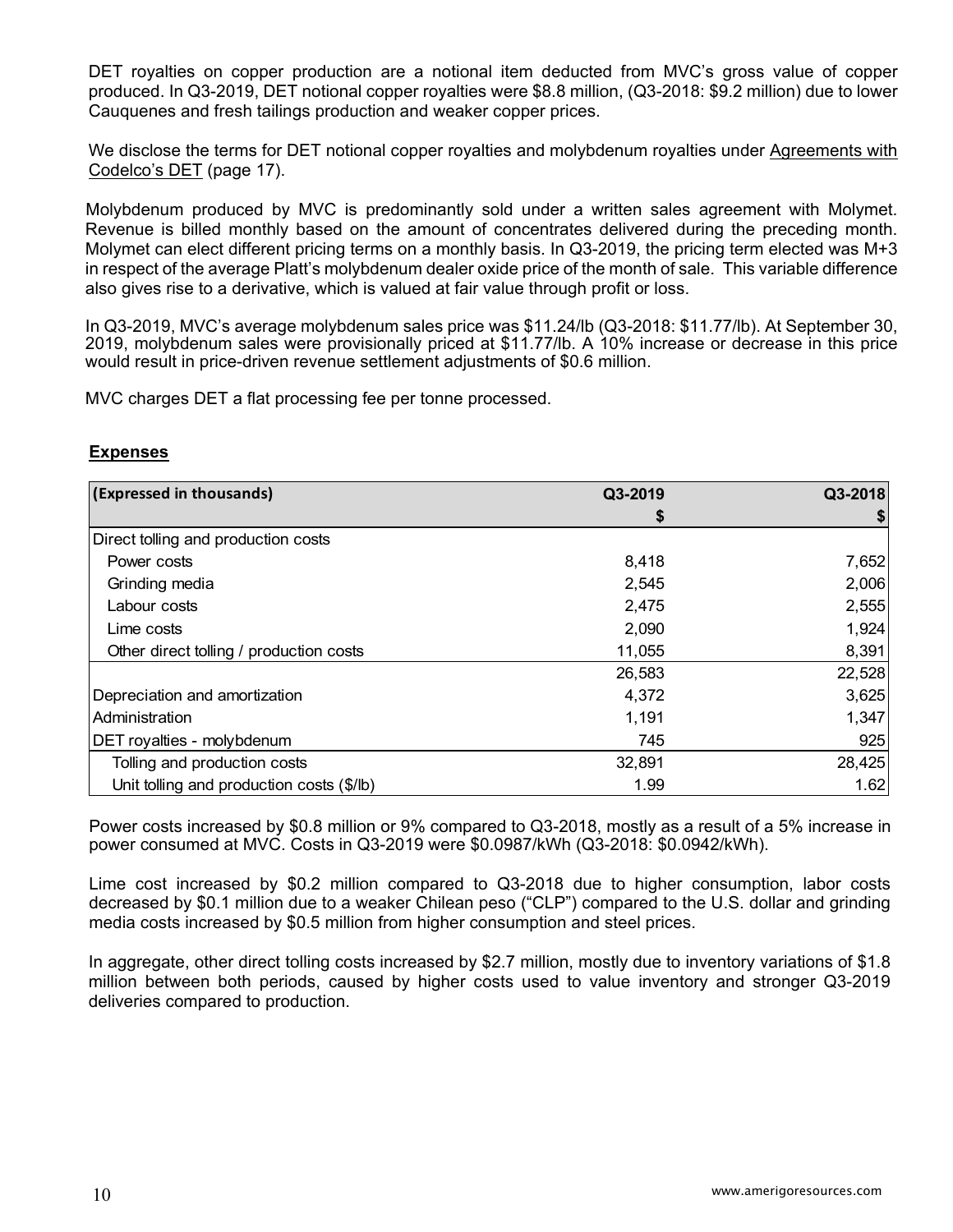The behaviour of other costs is noted in the tables below.

| (Expressed in thousands)                      | Q3-2019 | Q3-2018 |
|-----------------------------------------------|---------|---------|
|                                               |         |         |
| Other direct tolling costs                    |         |         |
| Inventory adjustments                         | 2,659   | 831     |
| Molybdenum production costs                   | 1,821   | 1,713   |
| Maintenance, excluding labour                 | 1,677   | 1,802   |
| Historic tailings extraction                  | 1,426   | 1,466   |
| Industrial water                              | 780     | 612     |
| Direct slag processing costs                  | 723     |         |
| Subcontractors, support services              | 628     | 563     |
| Copper reagents                               | 563     | 635     |
| Process control, environmental and safety     | 556     | 549     |
| Filtration and all other direct tolling costs | 222     | 220     |
|                                               | 11,055  | 8,391   |

| (S/lb Cu)                                     | Q3-2019 | Q3-2018 |
|-----------------------------------------------|---------|---------|
| Other direct tolling costs                    |         |         |
| Inventory adjustments                         | 0.16    | 0.05    |
| Molybdenum production costs                   | 0.11    | 0.10    |
| Maintenance, excluding labour                 | 0.10    | 0.10    |
| Historic tailings extraction                  | 0.09    | 0.08    |
| Industrial water                              | 0.05    | 0.04    |
| Direct slag processing costs                  | 0.04    |         |
| Subcontractors, support services              | 0.04    | 0.03    |
| Copper reagents                               | 0.03    | 0.04    |
| Process control, environmental and safety     | 0.03    | 0.03    |
| Filtration and all other direct tolling costs | 0.01    | 0.01    |
|                                               | 0.66    | 0.48    |

Depreciation and amortization were \$4.4 million (Q3-2018: \$3.6 million), due to MVC's higher asset base following the Phase Two expansion.

Administration expenses were \$1.2 million (Q3-2018: \$1.3 million).

Moving on from tolling and production costs, total other expenses of \$0.1 million in Q3-2019 (Q3-2018: \$0.9 million) are costs not related to MVC's production operations, and include:

- General and administration expenses of \$0.8 million (Q3-2018: \$0.9 million) including share-based payments of \$0.3 million (Q3-2018: \$0.2 million), salaries, management and professional fees of \$0.4 million (Q3-2018: \$0.4 million) and office and general expenses of \$0.2 million (Q3-2018: \$0.3 million).
- A \$0.1 million expense associated with the derivative to related parties (Q3-2018: \$0.1 million expense), including actual amounts paid or accrued to related parties of \$0.3 million (Q3-2018: \$0.3 million) and a decrease in the derivatives' fair value of \$0.5 million (Q3-2018: decrease in value of \$0.2 million).
- Other gains of \$0.8 million in Q3-2019 (Q3-2018: other gains of \$0.1 million) comprised of a foreign exchange gain of \$0.7 million (Q3-2018: foreign exchange gain of \$0.1 million) and other gains of \$0.1 million.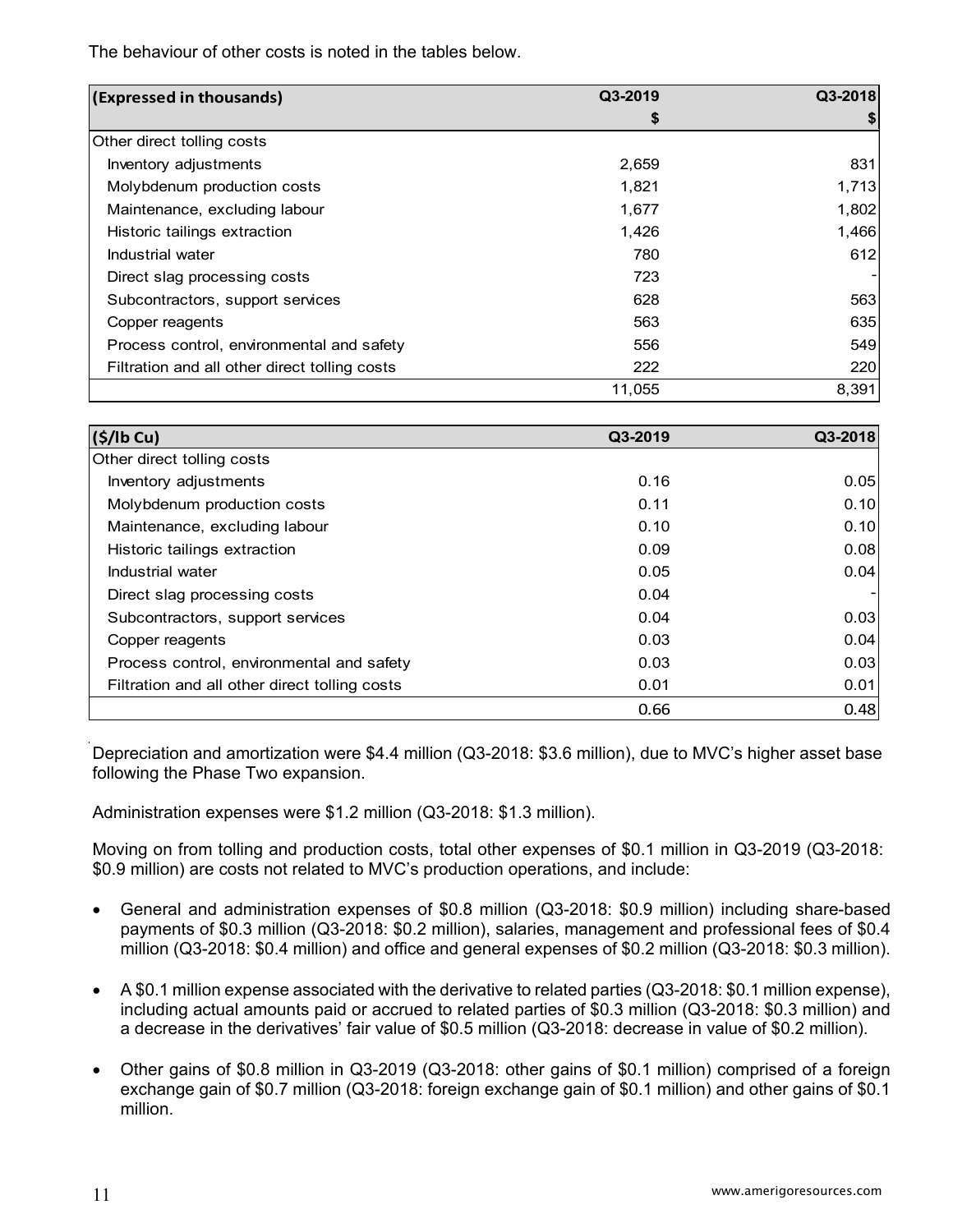The Company's finance expense was \$3.6 million (Q3-2018: \$1.0 million) which includes a loss on modification of debt of \$1.6 million (Q3-2018: \$nil), finance, commitment and interest charges of \$1.2 million (Q3-2018: \$1.0 million) and fair value adjustments to interest rate swaps of \$0.8 million in Q3-2019.

Income tax recovery was \$0.6 million, fully in connection with deferred income tax. In Q3-2018 the Company posted income tax expense of \$0.6 million, including current income tax expense of \$0.3 million and deferred income tax expense of \$0.3 million.

Deferred income tax recovery or expense results from the changes to deferred income tax liabilities, arising predominantly from the differences between the book and tax values of MVC's property, plant and equipment. Deferred tax liabilities do not represent income tax payable.

#### **Cash Cost and Total Cost**

Cash cost and total cost are non-GAAP measures prepared on a basis consistent with the industry standard Brook Hunt definitions.

The Company believes that these measures provide additional information to evaluate corporate performance. Management also uses these measures to monitor internal performance.

A reconciliation of tolling and production costs to cash cost and total cost in Q3-2019 and Q3-2018 is presented below:

| (Expressed in thousands)        | Q3-2019  | Q3-2018   |
|---------------------------------|----------|-----------|
|                                 | \$       |           |
| Tolling and production costs    | 32,891   | 28,425    |
| Add (deduct):                   |          |           |
| DET notional royalties - copper | 8,786    | 9,238     |
| Smelting and refining charges   | 5,391    | 5,822     |
| Transportation costs            | 512      | 580       |
| Inventory adjustments           | (2,659)  | (831)     |
| By-product credits              | (5,846)  | (5, 202)  |
| <b>Total cost</b>               | 39,075   | 38,032    |
| Deduct:                         |          |           |
| DET notional royalties - copper | (8,786)  | (9, 238)  |
| DET royalties - molybdenum      | (745)    | (925)     |
|                                 | (9,531)  | (10, 163) |
| Depreciation and amortization   | (4, 372) | (3,625)   |
| Cash cost                       | 25,172   | 24,244    |
| Pounds of copper tolled from    |          |           |
| fresh and old tailings          | 16.09    | 17.56     |
| Cash cost (\$/lb)               | 1.56     | 1.38      |
| Total cost (\$/lb)              | 2.43     | 2.17      |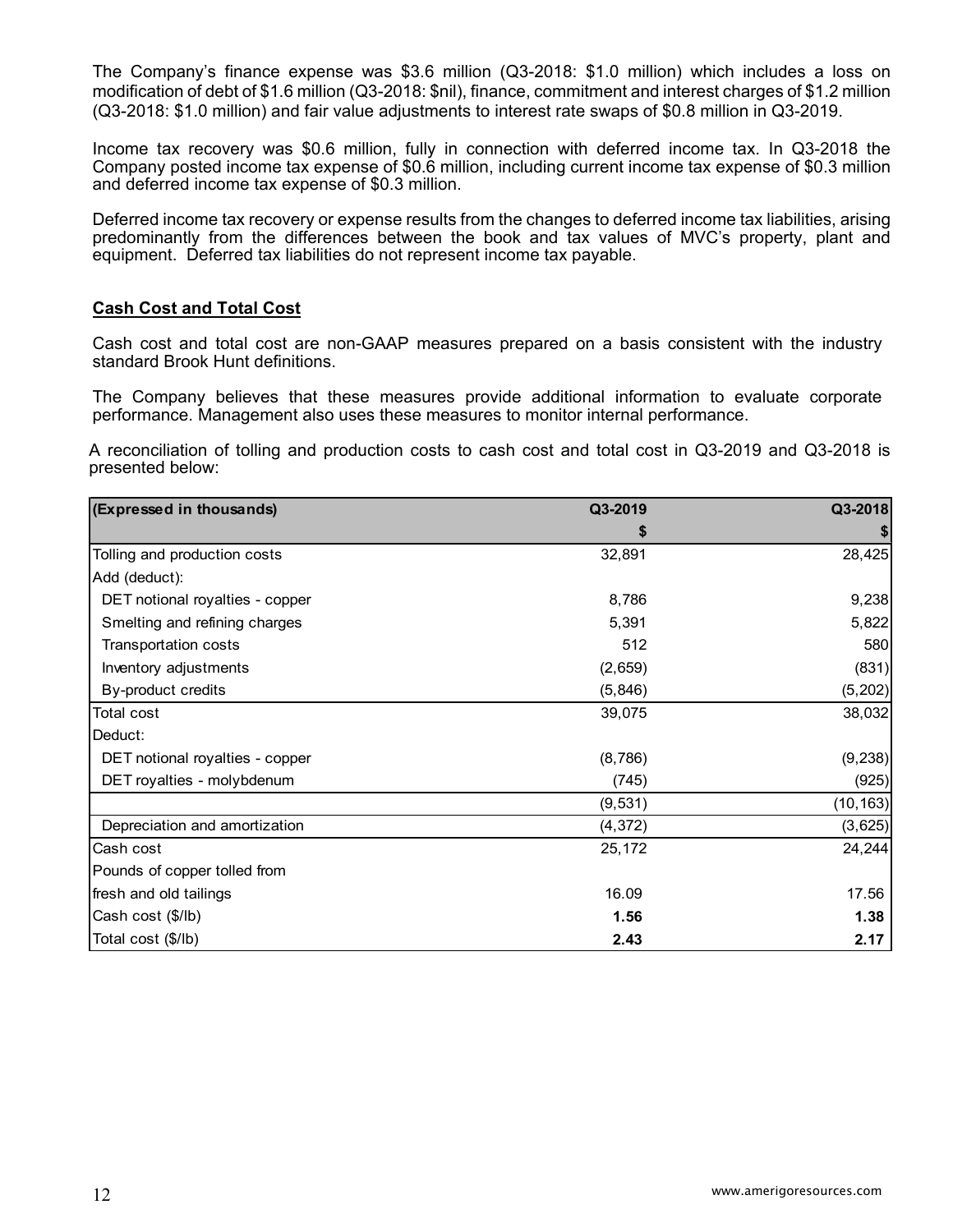The Company's trailing quarterly cash costs were:

| (\$/lb of copper produced) | Q3-2019 | Q2-2019 | Q1-2019 | Q4-2018 | Q3-2018 |
|----------------------------|---------|---------|---------|---------|---------|
| <b>Power costs</b>         | 0.52    | 0.60    | 0.60    | 0.45    | 0.44    |
| Smelting & refining        | 0.33    | 0.36    | 0.34    | 0.32    | 0.33    |
| Grinding media             | 0.16    | 0.17    | 0.14    | 0.14    | 0.11    |
| Lime                       | 0.13    | 0.13    | 0.15    | 0.12    | 0.11    |
| Administration             | 0.07    | 0.09    | 0.12    | 0.08    | 0.08    |
| Transportation             | 0.03    | 0.03    | 0.04    | 0.03    | 0.03    |
| <b>Other direct costs</b>  | 0.68    | 0.75    | 0.81    | 0.58    | 0.58    |
| By-product credits         | (0.36)  | (0.16)  | (0.17)  | (0.27)  | (0.30)  |
| Cash Cost                  | \$1.56  | \$1.97  | \$2.03  | \$1.45  | \$1.38  |

Cash cost increased in Q3-2019 by \$0.18/lb compared to Q3-2018. \$0.10/lb of the variance was the result of higher direct unit costs as a result of lower production, higher power costs of \$0.08/lb, an increase of \$0.05/lb in grinding media and a \$0.02/lb increase in lime cost. Administration costs decreased by \$0.01/lb and by-product credits increased by \$0.06/lb.

The Company's trailing quarterly total costs were:

| (\$/lb of copper produced)              | Q3-2019 | Q2-2019 | Q1-2019 | Q4-2018 | Q3-2018 |
|-----------------------------------------|---------|---------|---------|---------|---------|
| Cash cost                               | . 56    | 1.97    | 2.03    | 1.45    | 1.38    |
| <b>DET</b> notional royalites/royalties | 0.60    | 0.65    | 0.66    | 0.61    | 0.58    |
| <b>Amortization/depreciation</b>        | 0.27    | 0.33    | 0.33    | 0.21    | 0.21    |
| <b>Total Cost</b>                       | \$2.43  | \$2.95  | \$3.02  | \$2.27  | \$2.17  |

Total cost was \$2.43/lb (Q3-2018: \$2.17/lb), due to a \$0.15/lb increase in cash cost, a \$0.06/lb increase in depreciation and a \$0.02/lb increase in DET notional royalties.

## **FINANCIAL RESULTS – NINE MONTHS ENDED SEPTEMBER 30, 2019**

YTD-2019, the Company posted a net loss of \$10.0 million or \$0.06 loss per share (YTD-2018: net income of \$5.4 million or \$0.03 earnings per share).

Financial performance was negatively impacted by lower production, weaker copper prices YTD-2019 and higher finance expense YTD-2019.

Revenue YTD-2019 was \$84.3 million (YTD-2018: \$99.3 million) and tolling and production costs were \$87.4 million (YTD-2018: \$84.4 million), resulting in a gross loss of \$3.1 million (YTD-2018: gross profit of \$14.9 million).

Other expenses were \$3.0 million (YTD-2018: \$3.7 million).

Finance expense was \$6.9 million (YTD-2018: \$2.9 million) due to a loss on modification of debt of \$1.6 million YTD-2019, a variance of \$1.6 million in fair value adjustments to interest rate swaps between the two six-month periods and an increase in \$0.2 million in actual interest expense YTD-2019.

The Company posted an income tax recovery of \$3.0 million (YTD-2018: income tax expense of \$2.9 million), driven by the lower income before income tax expense YTD-2019.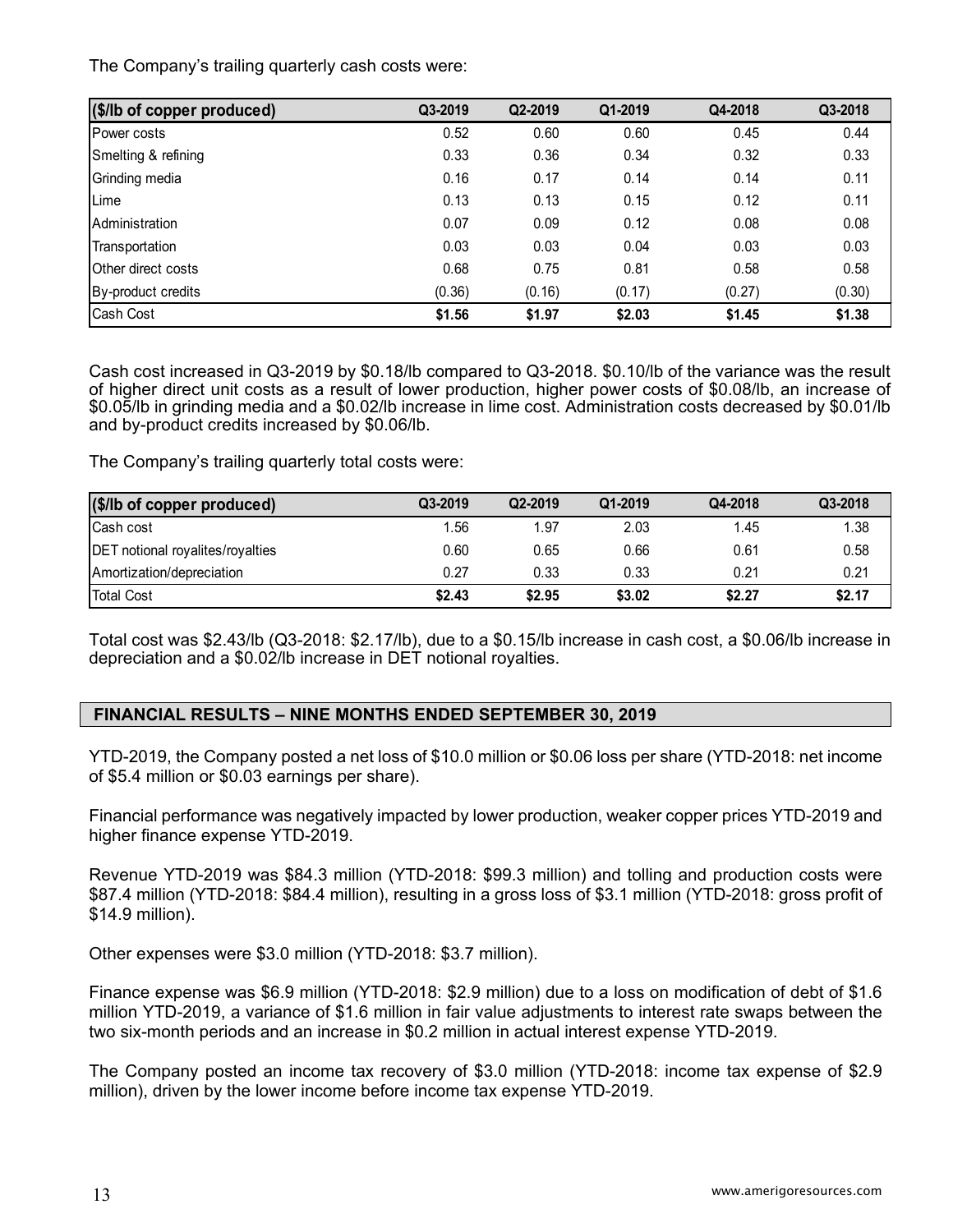#### **COMPARATIVE PERIODS**

Amerigo's quarterly financial statements are reported under IFRS applicable to interim financial reporting.

The following tables provide highlights from Amerigo's financial statements of quarterly results for the past eight quarters.

|                                   | Q3-2019 | Q2-2019  | Q1-2019  | Q4-2018 |
|-----------------------------------|---------|----------|----------|---------|
|                                   | \$      | \$       | \$       |         |
|                                   |         |          |          |         |
| Total revenue (thousands)         | 33,900  | 22,692   | 27,736   | 37,582  |
| Net (loss) income (thousands)     | (2,083) | (6, 564) | (1, 399) | 5,120   |
| (Loss) earnings per share         | (0.01)  | (0.04)   | (0.01)   | 0.03    |
| Diluted (loss) earnings per share | (0.01)  | (0.04)   | (0.01)   | 0.03    |
|                                   |         |          |          |         |
|                                   | Q3-2018 | Q2-2018  | Q1-2018  | Q4-2017 |
|                                   | \$      |          |          |         |
| Total revenue (thousands)         | 32,370  | 32,999   | 33,881   | 37,001  |
| Net income (thousands)            | 1,438   | 2,720    | 1,217    | 3,098   |
| Earnings per share                | 0.01    | 0.02     | 0.01     | 0.02    |
| Diluted earnings per share        | 0.01    | 0.02     | 0.01     | 0.02    |

Quarterly revenue variances result mostly from higher or lower copper deliveries (a factor of quarterly production), MVC's copper price (a factor of market prices) and adjustments to the fair value of settlement receivables.

The Company's revenues are highly sensitive to these variables, as summarized below:

|                                      | Q3-2019 | Q2-2019 | Q1-2019 | Q4-2018 | Q3-2018 | Q2-2018 | Q1-2018 | Q4-2017 |
|--------------------------------------|---------|---------|---------|---------|---------|---------|---------|---------|
| Copper sales/deliveries <sup>1</sup> | 16.6    | 13.4    | 12.9    | 17.6    | 17.6    | 14.22   | 14.52   | 16.28   |
| MVC's copper price                   | 2.62    | 2.67    | 2.92    | 2.77    | 2.74    | 3.16    | 3.09    | 3.10    |
| Settlement adjustments <sup>2</sup>  | (0.55)  | (1.72)  | 0.85    | 0.41    | (6.08)  | 0.56    | (0.18)  | 1.07    |

<sup>1</sup> Million pounds of copper sold under a tolling agreement with DET.<br><sup>2</sup> Adjustments to fair value of copper settlement receivables, expressed in millions of dollars.

Q4-2017 to Q2-2018 revenue were positively impacted by strong copper prices. Q3-2018 were positively affected by then record copper deliveries, but negatively impacted by lower copper prices and \$6.1 million in negative settlement adjustments. In Q4-2018, copper deliveries remained at record level and MVC's copper price improved slightly to \$2.77/lb with positive settlement adjustments of \$0.4 million. In Q1-2019 and Q2-2019, copper deliveries were substantially lower than in recent quarters as a result of low plant recoveries, resulting from MVC's mining plan sequence. Copper prices in Q1-2019 were stronger than in the second half of 2018, but in Q2-2019 declined again resulting in \$1.7 million in negative price adjustments. In Q3-2019 copper prices continued to decline but the quarter to quarter decline was substantially lower than in the preceding quarter, resulting in lower negative settlement adjustments. Deliveries improved due to higher production.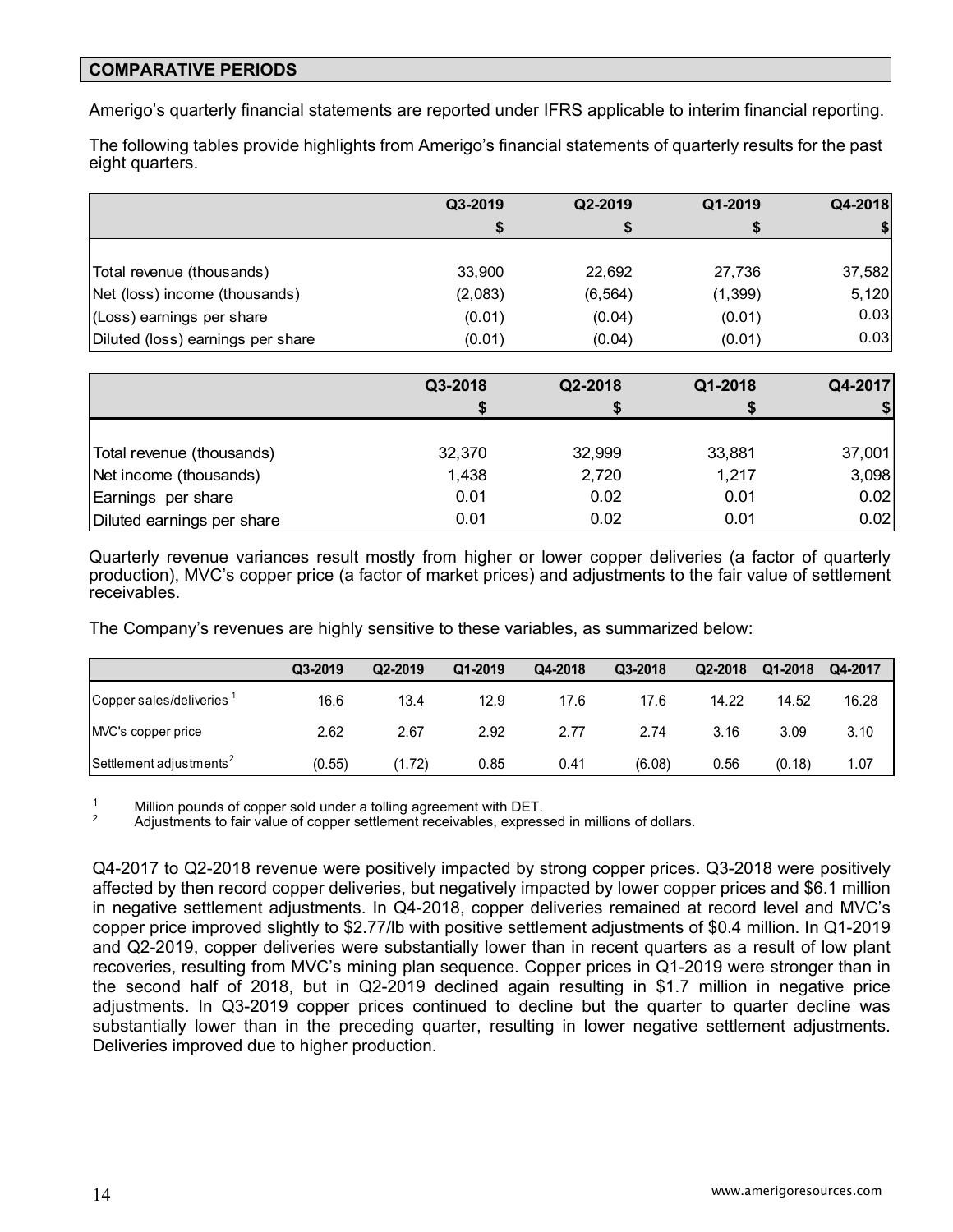In addition to revenue variances, the Company's quarterly results in the most recent eight quarters were also affected by higher or lower cost of sales:

|                                               | Q3-2019 | Q2-2019 | Q1-2019 | Q4-2018 | Q3-2018 | Q2-2018 | Q1-2018 | Q4-2017 |
|-----------------------------------------------|---------|---------|---------|---------|---------|---------|---------|---------|
| Tolling and production costs                  | 32.89   | 28.79   | 25.76   | 27.50   | 28.43   | 27.21   | 28.72   | 28.54   |
| Unit tolling and production cost <sup>2</sup> | .99     | 2.08    | 1.99    | .56     | 1.62    | .91     | 1.98    | . 75    |

 $\frac{1}{2}$  Million of dollars.

2 Tolling and production costs divided over pounds of copper delivered.

Tolling and production costs are affected by production levels, input costs (particularly power, lime and grinding media costs) and the depreciation or appreciation of the CLP to the U.S. dollar. Q4-2017 and Q1- 2018 costs increased due to higher power, lime and other direct costs. Total Q3-2018 costs increased due to higher production but decreased on a unit basis, and in Q4-2018 decreased both in respect of total and unit cost. In Q1-2019 total tolling and production costs decreased due to lower production, but the lower production drove unit costs higher. In Q2-2019, inventory variations increased tolling and production costs by \$3.5 million compared to the preceding quarter. In Q3-2019 total tolling and production costs increased due to higher deliveries which in turn resulted in lower unit costs.

#### **LIQUIDITY and FINANCIAL POSITION**

#### **Cash Flow from Operations**

Including the effect of changes in working capital accounts, the Company generated net cash from operating activities of \$1.3 million in Q3-2019 (Q3-2018: \$8.1 million).

Excluding the effect of changes in working capital accounts, the Company generated cash of \$3.0 million (Q3-2018: generated cash of \$6.2 million). The decrease in cash from operations was caused by lower metal prices in Q3-2019.

We should also note that the Company operates in a cyclical industry with cash flow generating capacity closely correlated to market copper prices, and MVC's financial performance is very sensitive to changes in copper prices.

MVC's Q3-2019 provisional copper price was \$2.62/lb, and final prices will be the average London Metal Exchange ("LME") prices for October, November and December 2019. A 10% increase or decrease from the \$2.62/lb provisional price used at September 30, 2019 would result in a \$4.3 million change in revenue in Q4-2019 in respect of Q3-2019 production.

#### **Cash Flow from Financing Activities**

YTD-2019, the Company made debt repayments of \$11.3 million (YTD-2018: \$14.4 million) and paid \$1.1 million in transaction costs associated with MVC's debt refinance (YTD-2018: received \$23.3 million in debt proceeds, net of transaction costs).

YTD-2019 the Company received \$0.5 million in proceeds from various exercises of stock options. (YTD-2018: \$0.1 million).

#### **Cash Flow used in Investing Activities**

YTD-2019, the Company used cash of \$10.7 million for payments of Capex (YTD-2018: \$31.4 million). YTD-2019 the Company received \$0.05 million in proceeds from the sale of investments.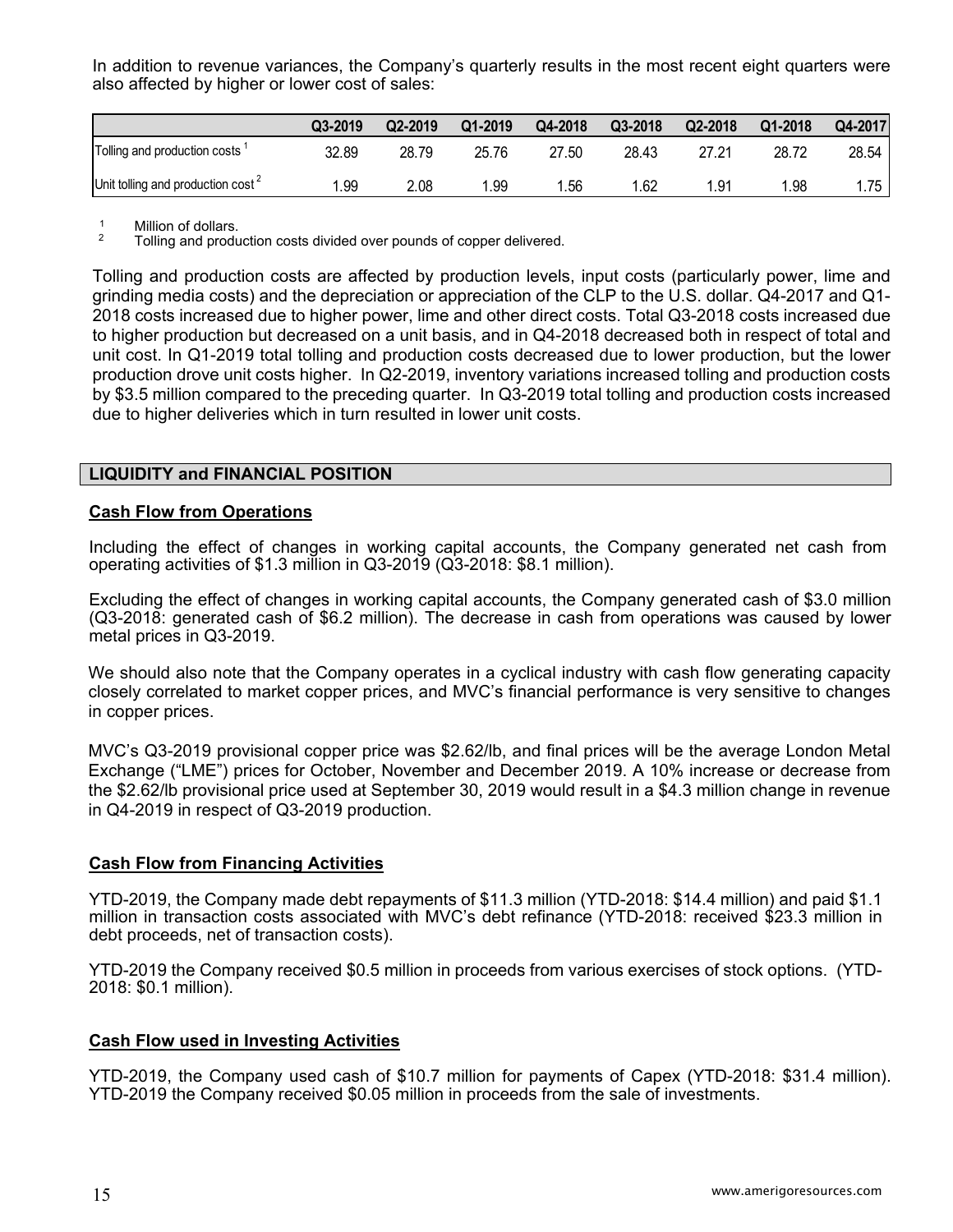## **Liquidity and Financial Position**

At September 30, 2019, the Company's cash and cash equivalents were \$1.6 million (December 31, 2018: \$21.3 million).

The Company had a working capital deficiency of \$20.3 million (December 31, 2018: \$16.9 million). The Company does not consider that its working capital deficiency constitutes a significant liquidity risk, as it anticipates generating enough operating cash flow to meet current liabilities as they come due, assuming its production targets for the rest of the year are met and copper prices remain at levels above \$2.50/lb.

In 2019, MVC estimates to produce 70.0 to 75.0 million pounds of copper at an annual cash cost (page 12) of \$1.60 to \$1.75/lb.

## **Borrowings**

| <b>Borrowings outstanding</b>                        | September 30,<br>2019 | December 31,<br>2018 |
|------------------------------------------------------|-----------------------|----------------------|
| (expressed in thousands)                             |                       |                      |
|                                                      |                       |                      |
| Cauquenes Phase One loan<br>Cauquenes Phase Two loan |                       | 31,317<br>34,895     |
| Consolidated bank loan                               | 55,135                |                      |
|                                                      | 55,135                | 66,212               |
|                                                      |                       |                      |
| Comprise:                                            |                       |                      |
| Current portion of long-term debt                    | 9,402                 | 23,521               |
| Long-term debt                                       | 45,733                | 42,691               |
|                                                      | 55.135                | 66,212               |

On March 25, 2015, MVC obtained a \$64.4 million loan facility from Scotiabank Chile ("Scotiabank") and Export Development Canada ("EDC") to finance the Cauquenes Phase One expansion (the "Cauquenes Phase One Loan"). The Cauquenes Phase One Loan had a maximum repayment term of six years consisting of twelve equal semi-annual principal payments of \$5.4 million which commenced on June 30, 2016. Interest was subject to a variable rate based on the US Libor six-month rate and most recently 5.70% per annum.

On August 3, 2017, MVC obtained a \$35.3 million facility (the "Cauquenes Phase Two Loan") from Scotiabank and EDC to finance the Cauquenes Phase Two expansion. The Cauquenes Phase Two Loan had a maximum repayment term of three years consisting of six equal semi-annual principal payments of \$5.9 million which commenced on June 30, 2019. Interest on the Phase Two Loan was synthetically fixed through an interest rate swap ("IRS"), accounted for at fair value through profit or loss, at a rate of 6.02% per annum for 75% of the facility. The IRS had a term to January 3, 2022. The remaining 25% of the facility was subject to a variable rate based on the US Libor six-month rate and most recently 5.70% per annum.

On September 26, 2019, MVC completed a refinance of the Cauquenes Phase One and Phase Two loans, which at the time of refinance had an outstanding principal of \$56.3 million and accrued interest of \$0.8 million. Under the refinance provisions, the principal outstanding on the Cauquenes loans was structured as a four-year senior secured term loan facility (the "Consolidated Bank Loan") of \$56.3 million, provided jointly by Scotiabank and EDC.

The Consolidated Bank Loan has a maximum repayment term of 4 years to September 26, 2023 that may be shortened without penalty in accordance with the provisions of the debt agreement. Seven semi-annual installments of \$4.7 million are to be made starting on March 26, 2020, together with accrued interest. A final installment of \$23.5 million plus accrued interest is to be made on September 26, 2023. Any prepayments made during the term of the loan will reduce the amount due on the final installment.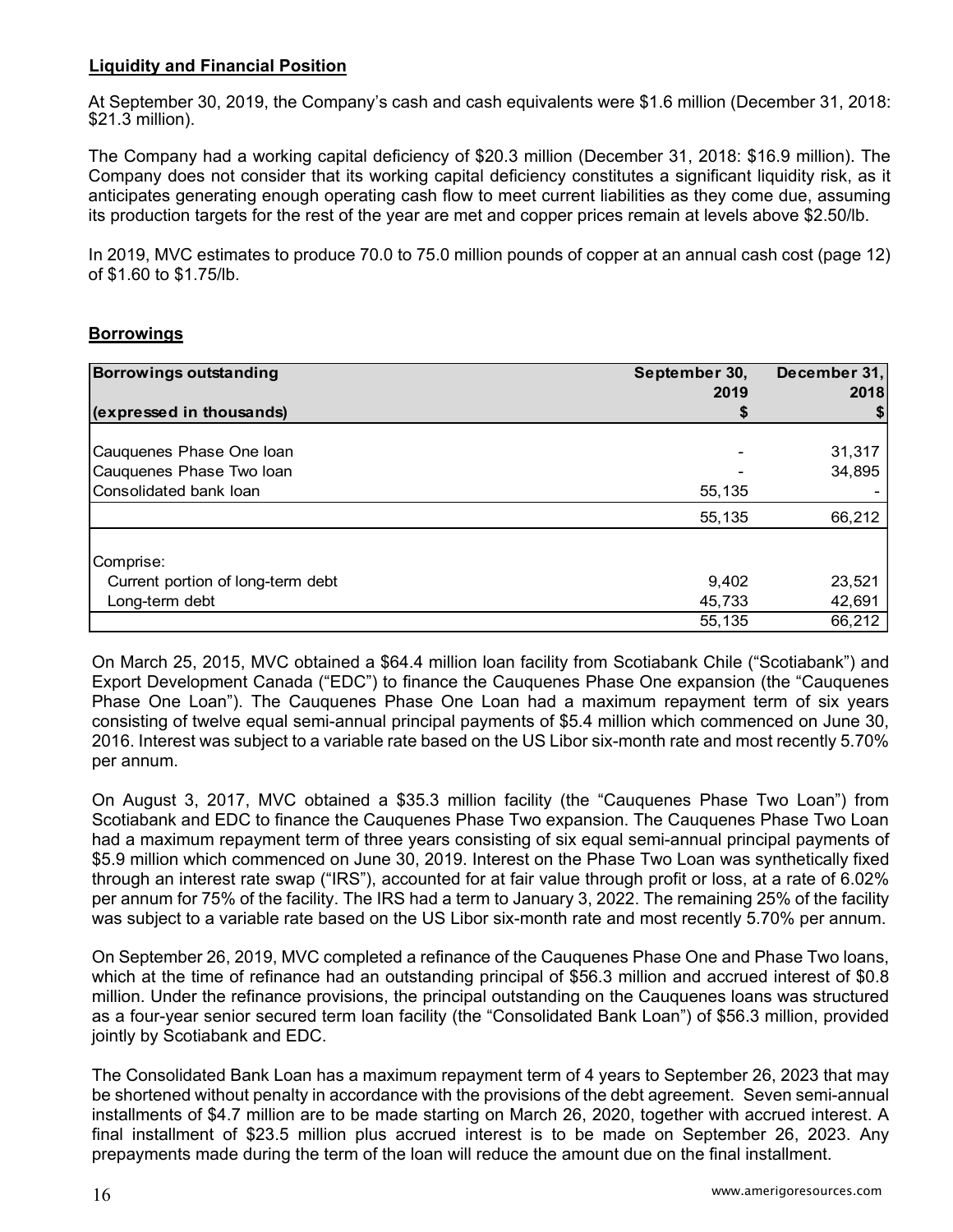Interest on the Consolidated Bank Loan is synthetically fixed through an IRS, accounted for at fair value through profit or loss, at a rate of 5.70% per annum for 80% of the facility. The remaining 20% of the facility is subject to a variable rate based on the US Libor six-month rate, currently 4.91% per annum. The IRS has a term to September 26, 2023.

On closing of the refinance, MVC paid \$0.8 million in interest accrued on the Cauquenes loans, an IRS break fee of \$0.3 million and bank commissions of \$1.1 million.

Also on closing, MVC recognized a loss on modification of debt of \$1.6 million, included as finance expense in the period. The loss on modification of debt is a non-cash item arising from the application of *IFRS 9 - Financial Instruments*, under which the present value of the cash flows of the original and renegotiated debt were compared using the Company's effective interest rate, with a resulting loss and an adjustment to the carrying value of the Consolidated Bank Loan.

The balance of the Consolidated Bank Loan (net of transaction costs) at September 30, 2019 was \$55.1 million (December 31, 2018: \$nil).

MVC continues to provide security on the Consolidated Bank Loan in the form of a charge on all of MVC's assets.

MVC continues to be required to meet three bank covenants: current ratio (starting on December 2019), tangible net worth and debt service coverage ratio, and is now required to meet a fourth covenant, a debt/EBITDA ratio. Covenants will continue to be measured semi-annually on June 30 and December 31.

MVC also continues to be required to have a debt service reserve account ("DSRA") which must be funded by MVC on or before December 15, 2019. Once funded, the DSRA must be used to: /i/ pay the principal and interest of bank loans and amounts owing under the interest rate swap if MVC has insufficient funds to make these payments and /ii/ fund MVC's operating expenses. If it becomes necessary to fund MVC's operations with funds from the DSRA, MVC will need replenish the DSRA at each month end with funds necessary to maintain a balance equal to one hundred percent of the sum of the principal, interest and interest rate swap that are payable in the following six months.

## Molybdenum Plant Expansion Lease

In 2018, MVC entered into a lease of 201,903 Chilean Unidades de Fomento ("UF") to finance the expansion of MVC's molybdenum plant. Terms of the lease include a term to November 2023, monthly capital payments of approximately \$0.1 million, a balloon payment at the end of the lease term of approximately \$1.5 million and interest at a rate of 0.45% per month. The lease can be prepaid without penalty. At September 30, 2019, the lease obligation was \$7.4 million (December 31, 2018: \$9.0 million).

## **AGREEMENTS WITH CODELCO'S DET**

MVC has a contract with DET ("the DET Agreement") to process the fresh tailings from El Teniente and the tailings from the Cauquenes and Colihues historic tailings deposits. The Agreement has a term to 2037 for fresh tailings, the earlier of 2033 or deposit depletion for Cauquenes, and the earlier of 2037 or deposit depletion for Colihues.

The DET Agreement establishes a series of royalties from MVC to DET, calculated using the average LME copper price for the month of concentrates production.

The DET Agreement currently operates as a tolling contract under which title to the copper concentrates produced by MVC remains with DET. MVC earns tolling revenue, calculated as the gross value of copper produced at applicable market prices net of notional items. Notional items include treatment and refining charges, DET copper royalties and transportation costs.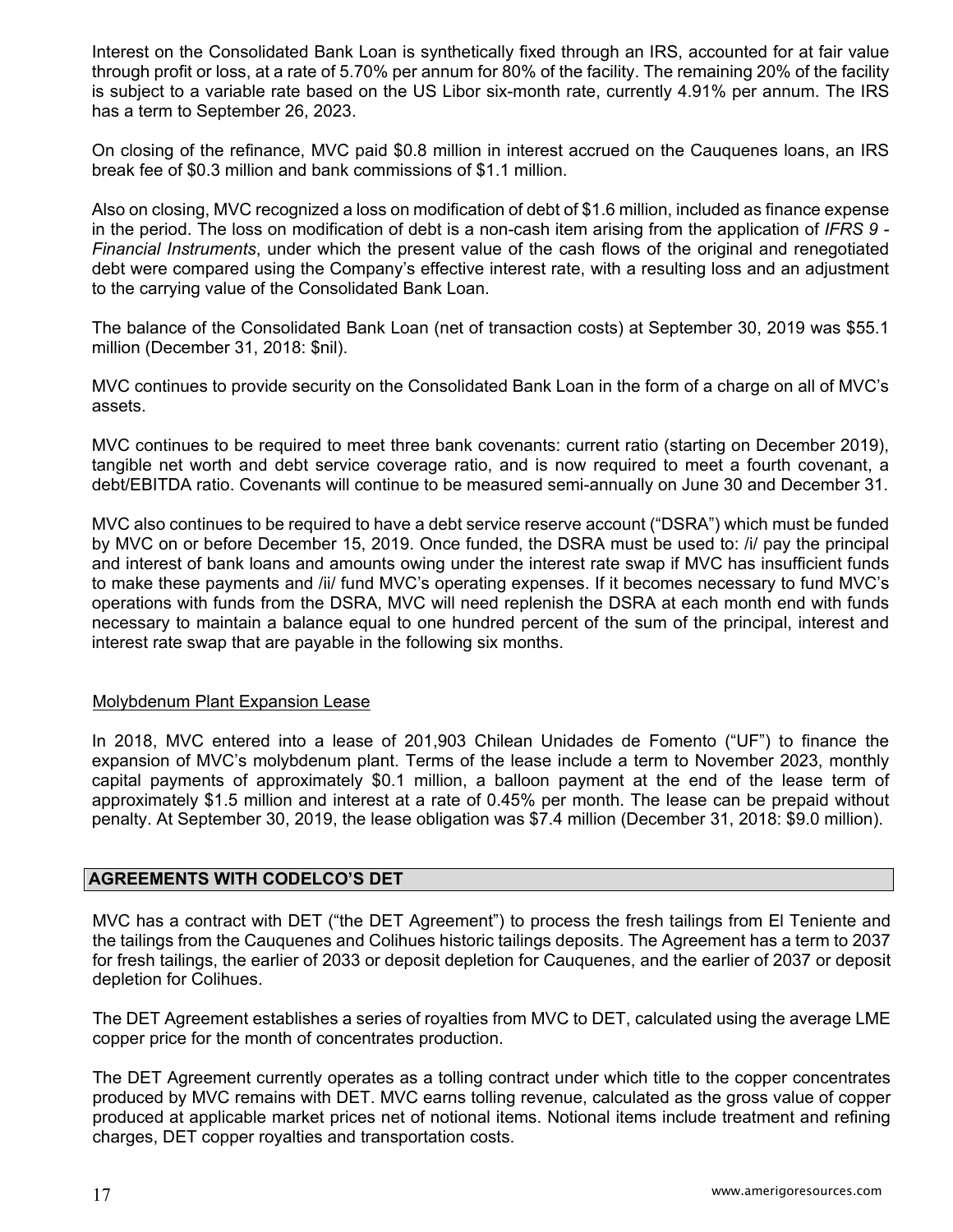Notional royalties for copper concentrates produced from fresh tailings are determined through a sliding scale formula tied to copper prices ranging from \$1.95/lb (13.5%) to \$4.80/lb (28.4%).

Notional royalties for copper concentrates produced from Cauquenes are determined through a sliding scale for copper prices ranging from \$1.95/lb (16%) to \$5.50/lb (39%).

Notional royalties for copper concentrates produced from Colihues are determined through a sliding scale for copper prices ranging from \$0.80/lb (3%) to \$4.27lb (30%). MVC intends to restart processing tailings from Colihues once the Cauquenes deposit is depleted.

MVC pays a sliding scale global molybdenum royalty for molybdenum prices between \$6.00/lb (3%) and \$40.00/lb (19.7%).

The Agreement anticipates that in the event monthly average prices fall below certain ranges and projections indicate the permanence of such prices over time, the parties will meet to review cost and notional royalty/royalty structures to maintain the Agreement's viability and the equilibrium of the benefits between the parties.

The DET Agreement also contains three early exit options exercisable by DET within 2021 and every three years thereafter only in the event of changes unforeseen at the time the Agreement was entered into. Amerigo has currently judged the probabilities of DET exercising any of these early exit options as remote.

## **TRANSACTIONS WITH RELATED PARTIES**

a) Derivative liability

Amerigo holds its interest in MVC through Amerigo International Holdings Corp. ("Amerigo International"), wholly owned by Amerigo except for certain outstanding Class A shares which are owned indirectly by Amerigo's founders (including Amerigo's current Executive Chairman). The Class A shares were issued in 2003 as part of a tax-efficient structure for payments granted as consideration to the founders transferring to Amerigo their option to purchase MVC.

The Class A shareholders are not entitled to any participation in the profits of Amerigo International, except for monthly payments, calculated as follows:

- \$0.01 for each pound of copper equivalent produced from DET tailings by MVC or any successor entity to MVC if the price of copper is under \$0.80/lb, or
- \$0.015 for each pound of copper equivalent produced from DET tailings by MVC or any successor entity to MVC if the price of copper is \$0.80/lb or more.

Under IFRS, the payments constitute a derivative financial instrument which needs to be measured at fair value at each reporting date. Changes in fair value are recorded in profit for the period.

The derivative expense includes the actual monthly payments described above and changes in the derivative's fair value.

YTD-2019, \$0.7 million was paid or accrued to the Class A shareholders (YTD-2018: \$0.8 million) and the derivatives' fair value did not change (YTD-2018: decreased by \$0.5 million), for a total derivative expense of \$0.7 million (YTD-2018: \$0.3 million).

At September 30, 2019, the derivative liability totalled \$11.2 million (December 31, 2018: \$11.1 million), with a current portion of \$1.4 million (December 31, 2018: \$1.4 million) and a long-term portion of \$9.8 million (December 31, 2018: \$9.7 million).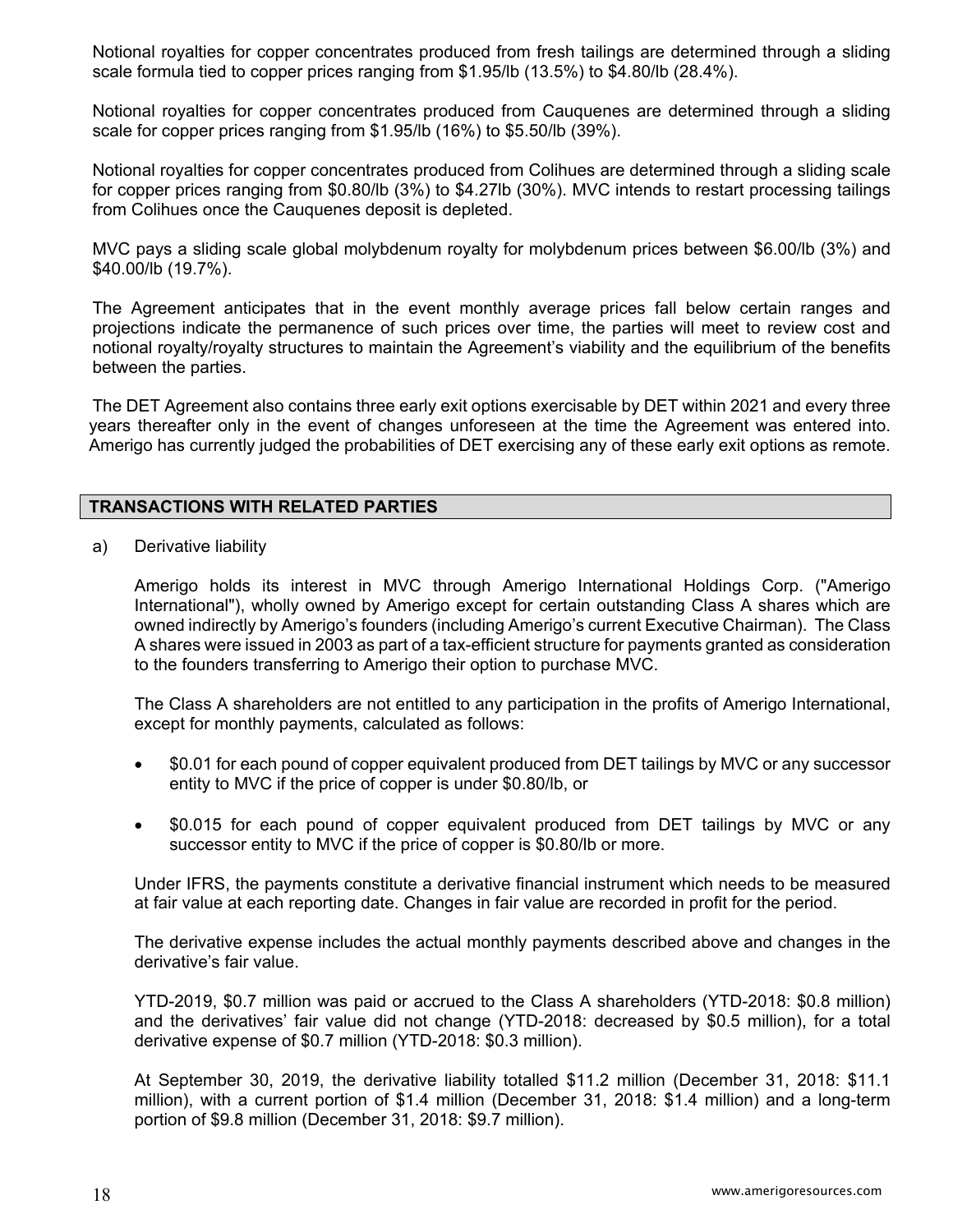Actual monthly payments outstanding at September 30, 2019 were \$0.2 million (December 31, 2018: \$0.1 million).

b) Directors' fees and remuneration to officers

 YTD-2019, the Company paid or accrued \$0.7 million in salaries and fees to companies associated with certain officers (YTD-2018: \$0.8 million), and in both periods Amerigo paid or accrued \$0.2 million in directors' fees. These transactions were in the ordinary course of business and measured at market rates determined on a cost recovery basis.

YTD-2019, 3,150,000 options were granted to Amerigo directors and officers (2018: 2,950,000 options).

#### **OTHER MD&A REQUIREMENTS**

#### **Critical Accounting Estimates and Judgements**

Preparing interim financial statements requires management to make judgements, estimates and assumptions. This affects the application of accounting policies and reported amounts. Actual results may differ from these estimates.

In Q3-2019, management's significant judgements and the key sources of estimation uncertainty were consistent with those used to prepare Amerigo's 2018 annual consolidated financial statements.

#### **Disclosure Controls and Procedures**

Amerigo designs disclosure controls and procedures to provide reasonable assurance that all relevant information is communicated to senior management and to allow timely decisions regarding required disclosure.

Amerigo has a formal corporate disclosure policy and a Disclosure Policy Committee. Amerigo's directors, Rob Henderson (President and CEO) and Aurora Davidson (Executive Vice President and CFO) are members.

Management has reasonable confidence that the Company's material information is made known to them in a timely manner, and that Amerigo's disclosure controls and procedures are effective on an ongoing basis.

## **Internal Controls over Financial Reporting ("ICFR")**

ICFR is a process designed to provide reasonable assurance on the reliability of financial reporting and the preparation of financial statements for external purposes under IFRS.

Amerigo's ICFR includes policies and procedures that:

- Pertain to the maintenance of records that accurately and fairly reflect the additions to and dispositions of Company assets;
- Provide reasonable assurance that transactions are recorded as necessary to permit preparation of financial statements under IFRS;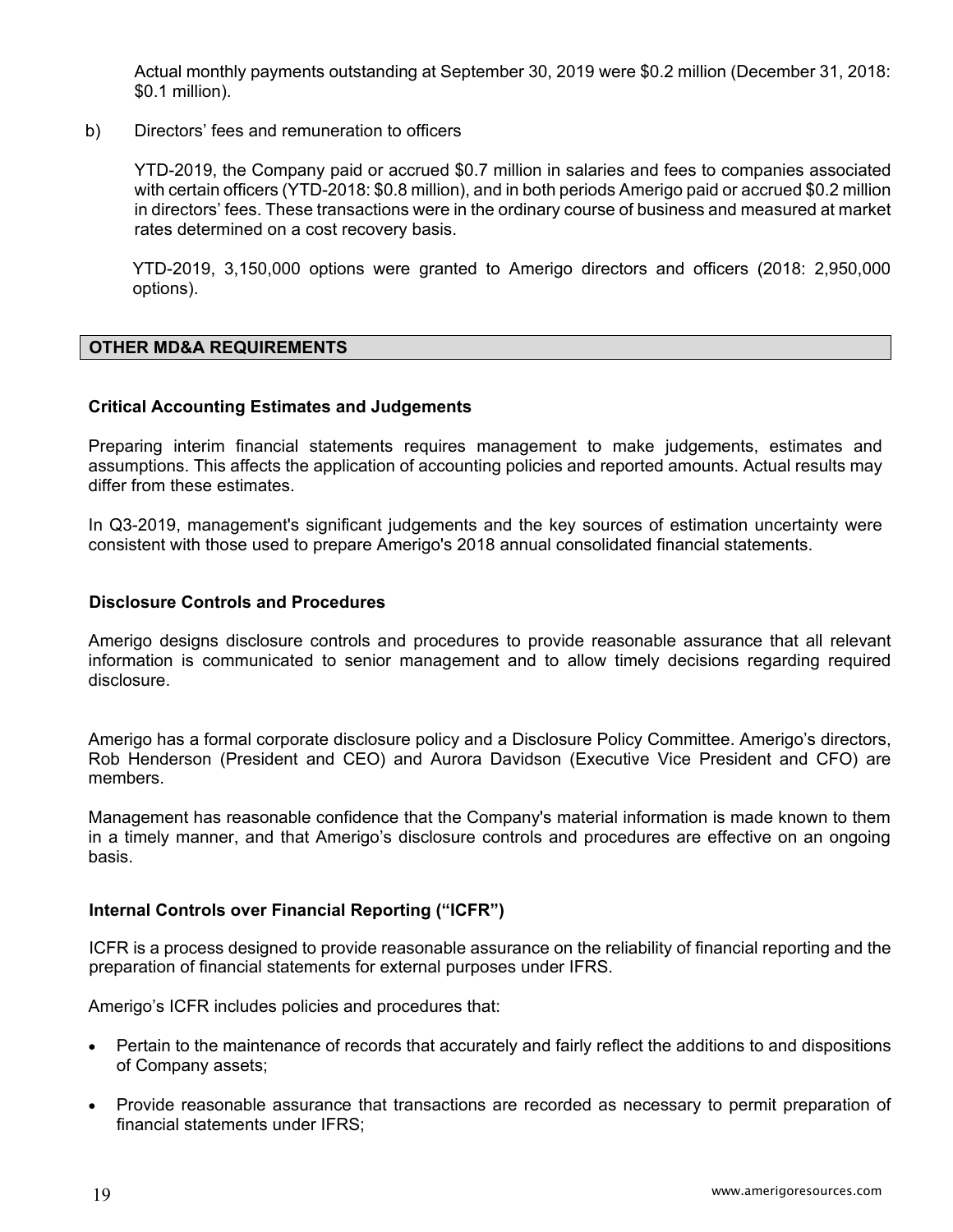- Provide reasonable assurance that the Company's receipts and expenditures have the proper authorization of Amerigo's management and directors; and
- Provide reasonable assurance on the prevention or timely detection of unauthorized acquisition, use or disposition of Company assets that could have a material effect on the financial statements.

Any system of internal controls over financial reporting, no matter how well designed, has inherent limitations.

Even those systems determined to be effective can provide only reasonable assurance on preparation and presentation of financial statements.

There were no changes in the quarter that materially affected, or are reasonably likely to affect, Amerigo's ICFR

#### **Commitments**

- MVC has a long-term agreement for the supply of 100% of MVC's power requirements to December 31, 2032. The agreement establishes minimum stand-by charges based on peak hour power supply calculations, currently estimated to range from \$1.4 to \$1.8 million per month.
- The DET Agreement has a Closure Plan clause requiring MVC and DET to jointly assess the revision of the closure plan for Cauquenes and compare it to the current DET plan. In the case of any variation in the interests of DET due to MVC's activities in the Cauquenes deposit, the parties will jointly evaluate the form of implementation and financing of or compensation for such variation. Until the estimation of the new closure plan is available, and the parties agree on the terms of compensation resulting from the revised plan, it is Amerigo's view there is no obligation to record a provision because the amount, if any, is not possible to determine.

#### **Securities Outstanding**

On November 1, 2019 Amerigo had 180,169,351 common shares outstanding and 12,520,000 options (exercisable at prices ranging from Cdn\$0.14 to Cdn\$1.11 per share).

Additional information, including the Company's most recent Annual Information Form, is available on SEDAR at www.sedar.com.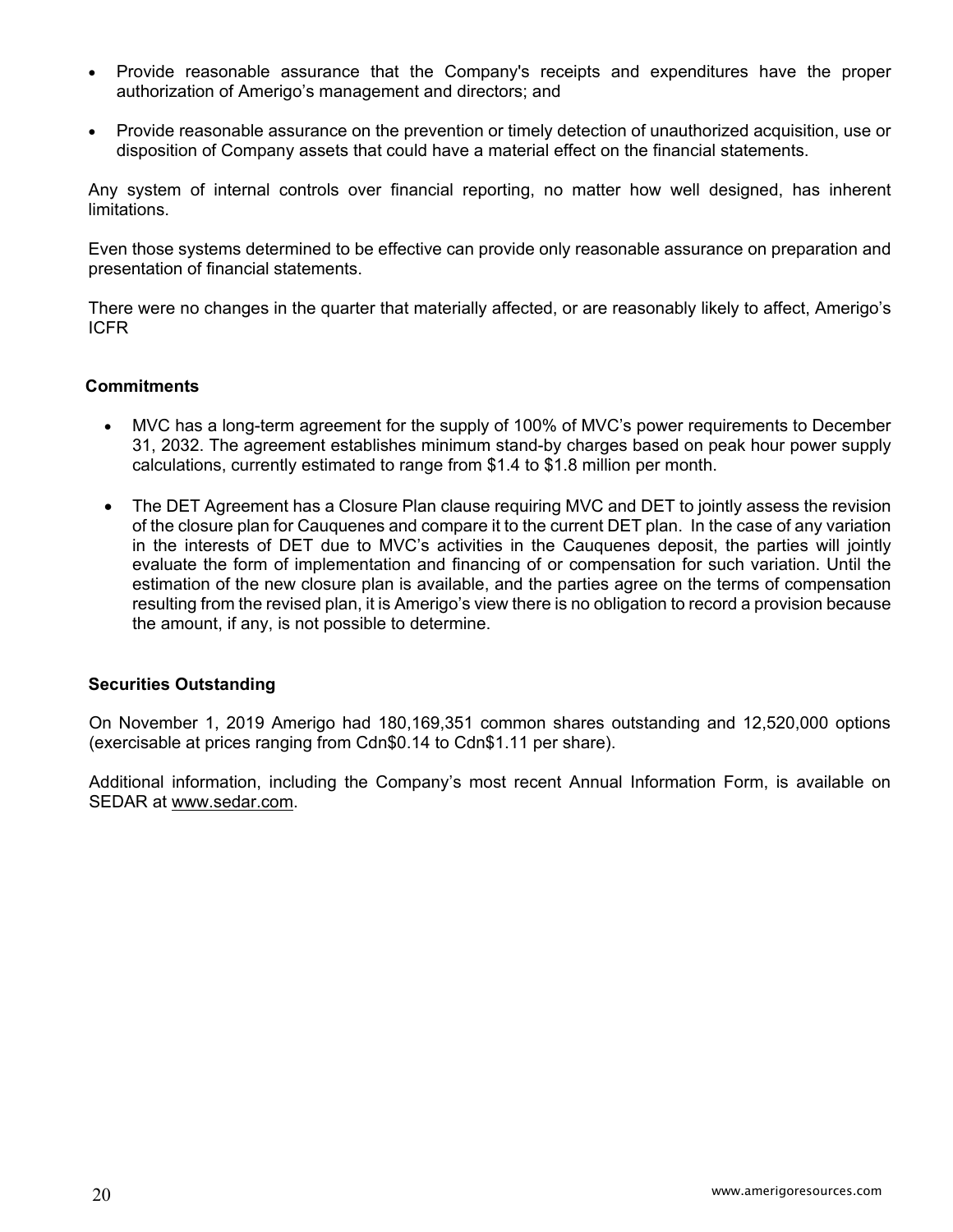# **Cautionary Statement on Forward Looking Information**

This MD&A contains certain forward-looking information and statements as defined in applicable securities laws (collectively referred to as "forward-looking statements"). These statements relate to future events or Amerigo's future performance. All statements other than statements of historical fact are forward-looking statements. The use of any of the words "anticipate", "plan", "continue", "estimate", "expect", "may", "will", "project", "predict", "potential", "should", "believe" and similar expressions is intended to identify forwardlooking statements. These forward-looking statements speak only as of the date of this MD&A.

These forward-looking statements include but are not limited to, statements concerning:

- a forecasted increase in production and a reduction in operating costs;
- our strategies and objectives;
- the expected improvement of flotation recovery efficiency from the Phase Two expansion;
- our estimates of the availability, quantity and grade of tailings (including, but not limited to, the estimated higher grades and recoveries from the Cauquenes deposit), and the quality of our mine plan estimates;
- prices and price volatility for copper and other commodities and of materials we use in our operations;
- the demand for and supply of copper and other commodities and materials that we produce, sell and use;
- sensitivity of our financial results and share price to changes in commodity prices;
- our financial resources and our expected ability to meet our obligations as they come due;
- interest and other expenses;
- domestic and foreign laws affecting our operations;
- our tax position and the tax rates applicable to us;
- the timing and costs of tolling/production;
- our ability to procure or have access to financing and to comply with loan covenants;
- the probability of DET exercising any of its early exit options under the DET Agreement;
- the production capacity of our operations, our planned production levels and future production;
- potential impact of production and transportation disruptions;
- our planned Capex (including our plan to upgrade our existing plant and operations) including the timing and cost of completion of our capital projects;
- estimates of asset retirement obligations and other costs related to environmental protection;
- our future capital and production costs, including the costs and potential impact of complying with existing and proposed environmental laws and regulations in the operation and closure of our operations;
- our financial and operating objectives;
- our environmental, health and safety initiatives;
- the outcome of legal proceedings and other disputes in which we may be involved;
- the outcome of negotiations concerning metal sales, treatment charges and royalties;
- disruptions to the Company's information technology systems, including those related to cybersecurity;
- our dividend policy; and
- general business and economic conditions.

Actual results and developments are likely to differ, and may differ materially, from those expressed or implied by the forward-looking statements contained in this MD&A.

The forward-looking statements involve known and unknown risks, uncertainties and other factors beyond our ability to predict or control that may cause actual results or events to differ materially from those anticipated in such statements, such as risks that may affect our operating or capital plans; risks generally encountered in the permitting and development of mineral projects such as unusual or unexpected geological formations, negotiations with government and other third parties, unanticipated metallurgical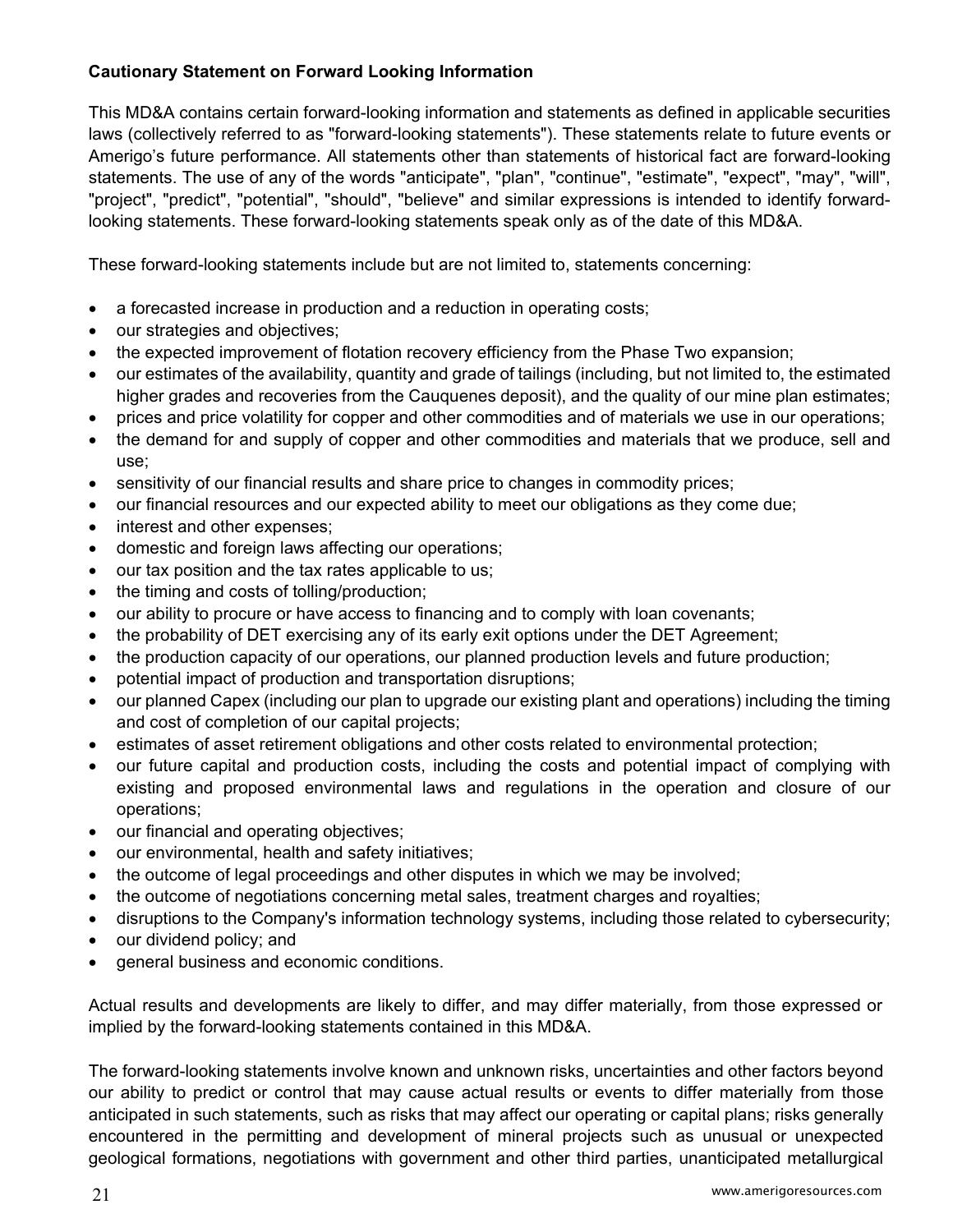difficulties, delays associated with permits, approvals and permit appeals, ground control problems, adverse weather conditions, process upsets and equipment malfunctions; risks associated with labour disturbances and availability of skilled labour and management; fluctuations in the market prices of our principal commodities, which are cyclical and subject to substantial price fluctuations; risks created through competition for mining projects and properties; risks associated with lack of access to markets; risks associated with availability of and our ability to obtain both tailings from DET's current production and historic tailings from tailings deposit; the availability of and ability of the Company to obtain adequate funding on reasonable terms for expansions and acquisitions; mine plan estimates; risks posed by fluctuations in exchange rates and interest rates, as well as general economic conditions; hazards inherent in the mining industry causing personal injury or loss of life, severe damage to or destruction of property and equipment, pollution or environmental damage, claims by third parties and suspension of operations; risks associated with environmental compliance and changes in environmental legislation and regulation; risks associated with our dependence on third parties for the provision of critical services; risks associated with non-performance by contractual counterparties and the risk of repudiation, nullification, modification or renegotiation of contracts; title risks; social and political risks associated with operations in foreign countries; risks of changes in laws affecting our operations or their interpretation, including foreign exchange controls; and risks associated with tax reassessments and legal proceedings. Many of these risks and uncertainties apply not only to the Company and its operations, but also to Codelco and its operations. Codelco's ongoing mining operations provide a significant portion of the materials the Company processes and its resulting metals production, therefore these risks and uncertainties may also affect their operations and in turn have a material effect on the Company.

In addition, forward-looking statements included in this MD&A are based on a number of assumptions which may prove to be incorrect, including, but not limited to, assumptions about:

- general business and economic conditions;
- interest rates;
- changes in commodity (and in particular, copper) and power prices;
- acts of foreign governments and the outcome of legal proceedings;
- the supply and demand for, deliveries of, and the level and volatility of prices of copper and other commodities and products used in our operations;
- the ongoing supply of material for processing from Codelco's current mining operations;
- the ability of the Company to profitably extract and process material from the Cauquenes tailings deposit;
- the timing of the receipt of and retention of permits and other regulatory and governmental approvals;
- the availability of and ability of the Company to obtain adequate funding on reasonable terms for expansions and acquisitions;
- our costs of production and our production and productivity levels, as well as those of our competitors;
- changes in credit market conditions and conditions in financial markets generally;
- our ability to procure equipment and operating supplies in sufficient quantities and on a timely basis;
- the availability of qualified employees and contractors for our operations;
- our ability to attract and retain skilled staff;
- the satisfactory negotiation of collective agreements with unionized employees;
- the impact of changes in foreign exchange rates and capital repatriation on our costs and results;
- engineering and construction timetables and capital costs for our expansion projects;
- costs of closure of various operations;
- market competition;
- the accuracy of our preliminary economic assessment (including with respect to size, grade and recoverability) and the geological, operational and price assumptions on which these are based;
- tax benefits and tax rates;
- the outcome of our copper concentrate sales and treatment and refining charge negotiations;
- the resolution of environmental and other proceedings or disputes;
- the future supply of reasonably priced power;